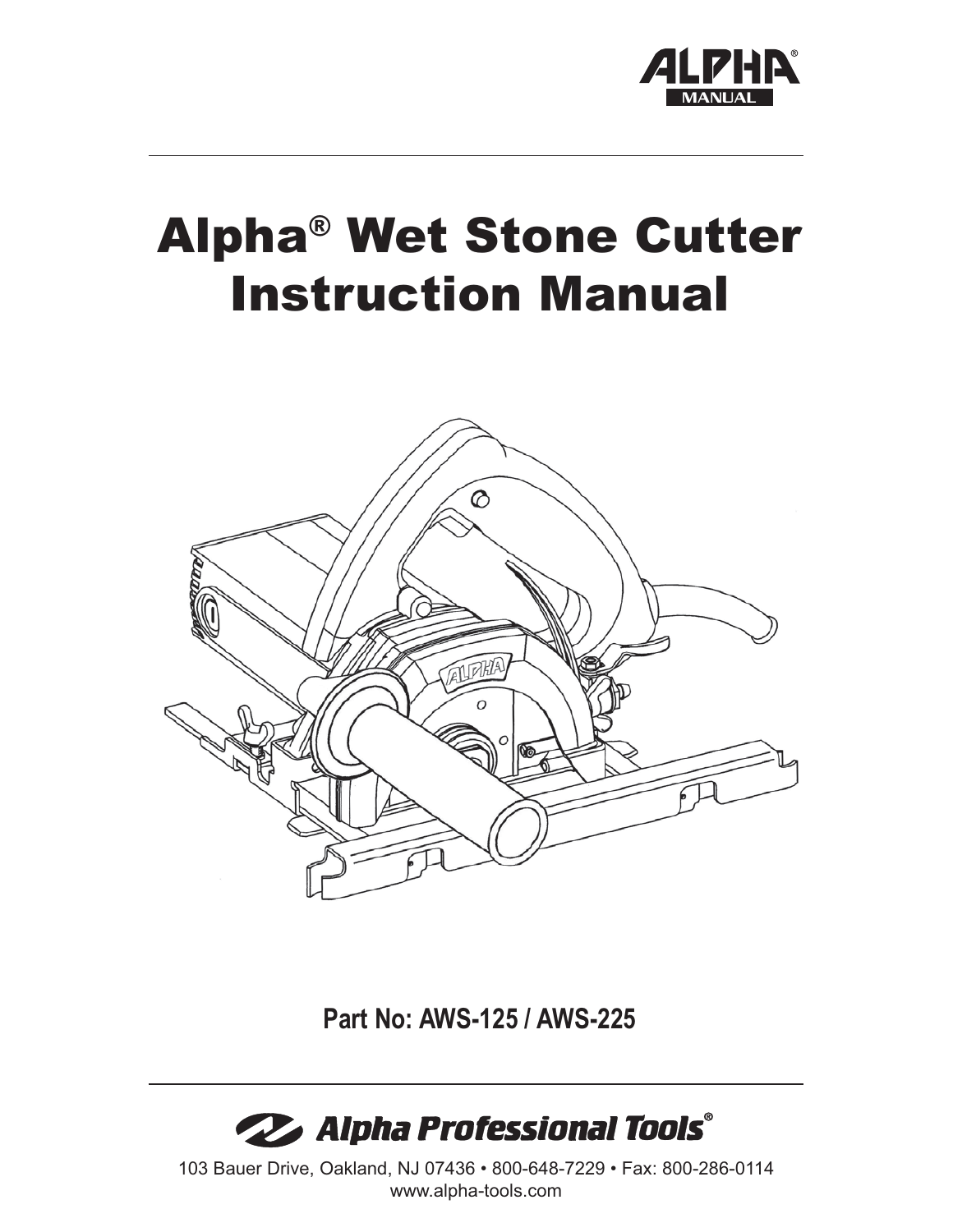### **TABLE OF CONTENTS**

| 17 |
|----|
|    |
|    |
|    |
|    |
|    |
|    |
|    |
|    |
|    |
|    |
|    |
|    |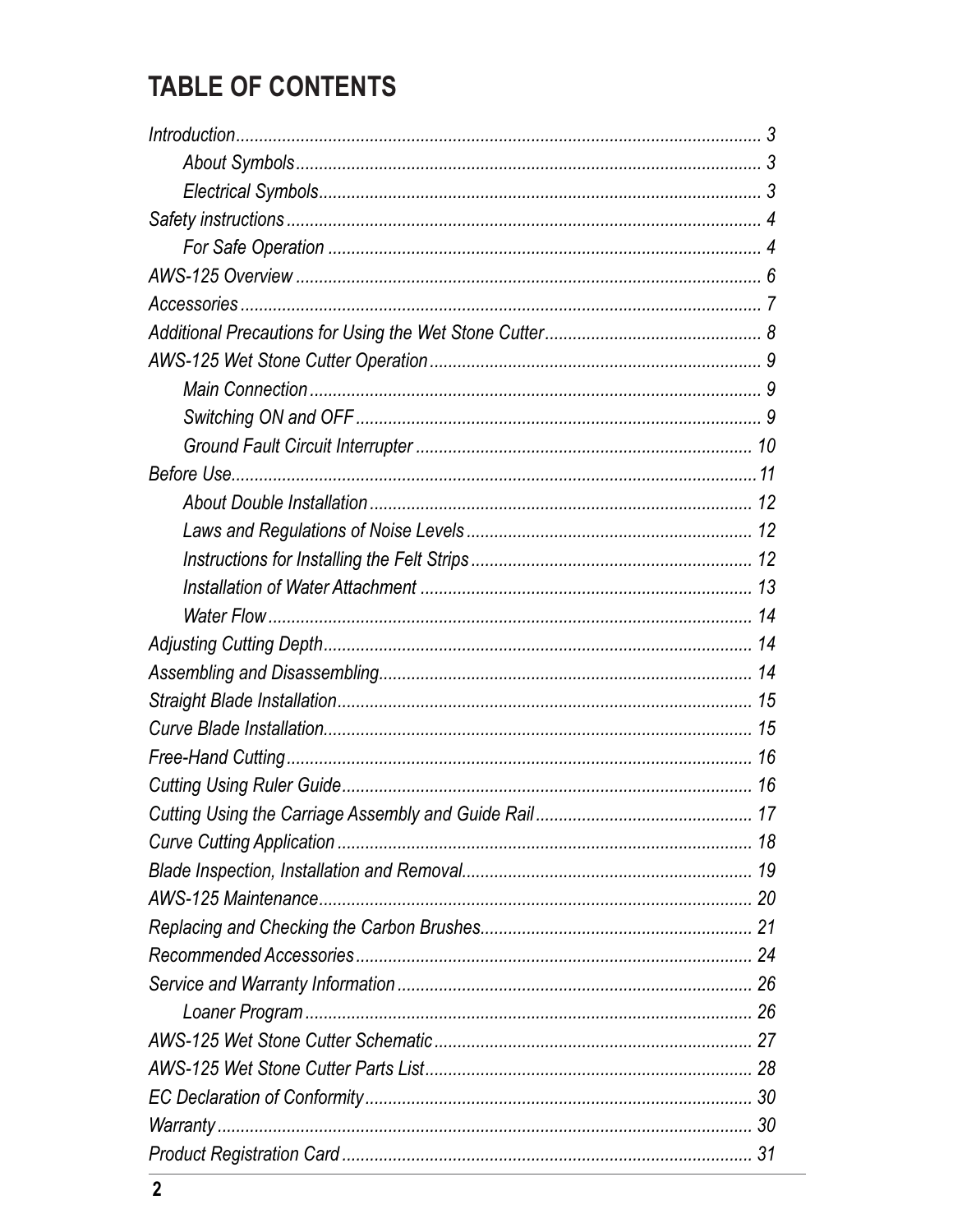### **INTRODUCTION**

Thank you for purchasing the Alpha® AWS-125 Wet Stone Cutter. Please read this instruction manual thoroughly to ensure safe and correct use of the wet stone cutter. Keep this manual in a place where operators can access it easily whenever necessary.

#### *ABOUT THE SYMBOLS*

According to the hazard level, all safety notes in this manual are classified into "DANGER", "**WARNING**", and "**CAUTION**".

- **2 DANGER!** Death or serious personal injury is imminent when handling this tool incorrectly. **WARNING!** There is a possibility of death or serious personal injury when handling this tool incorrectly. **CAUTION!** There is a possibility of personal injury or property damage when handling this tool incorrectly.
- *NOTE: In some situations, failing to observe WARNING notes could result in death or serious personal injury. Be sure to read and observe the safety notes to ensure safety and correct use of the wet stone cutter.*

#### **ELECTRICAL SYMBOLS**

The following show the symbols used for tool.

| $\mathbf v$    | Volts                                  |
|----------------|----------------------------------------|
| A              | Amperes                                |
| <b>Hz</b>      | Hertz                                  |
| $\sim$ or a.c. | <b>Alternating Current</b>             |
| n0             | No load speed                          |
| $$ /min        | Revolution or reciprocation per minute |
| kg             | Kilograms                              |
|                | <b>Protective Earth</b>                |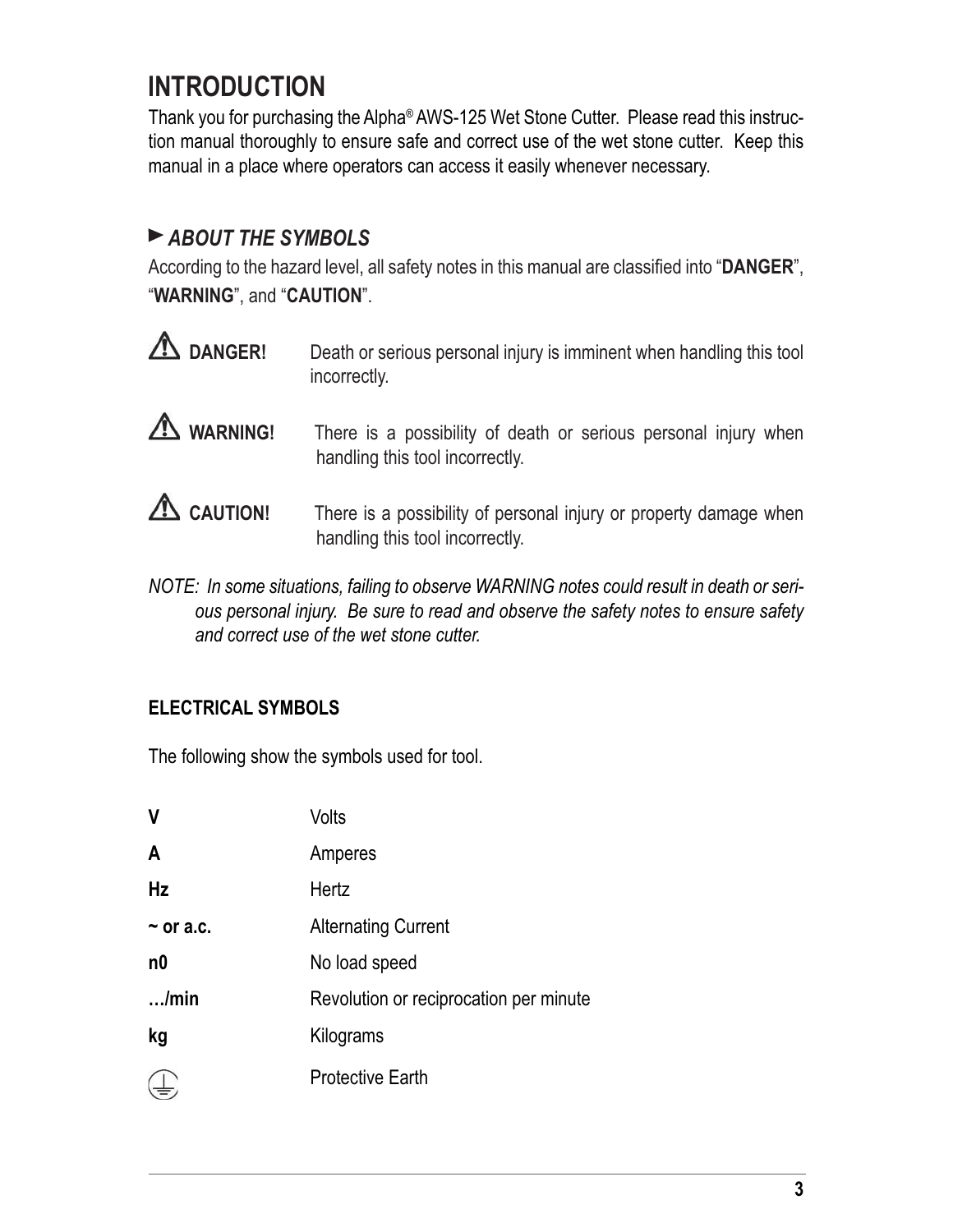Note: In some situations, failing to observe WARNING notes could result in death or serious personal injury. Be sure to read and observe the safety notes to ensure safe and correct use of the wet stone cutter.

### **CAUTION!**

The following are important notes for products, operation, and maintenance applicable to this stone cutter.

### **SAFETY INSTRUCTIONS**

Read all these instructions before attempting to operate this product.

### **WARNING!**

When using electric tools, basic safety precautions should always be followed to reduce the risk of fire, electric shock, and personal injury, including the following.

#### **For Safe Operation**

- **1. Keep work area clean** Cluttered areas and benches invite injuries.
- **2. Consider work area environment**

 Do not expose power tools to rain. Do not use power tools in damp or wet locations without GFCI protection. Keep work areas well lit. Do not use the tool in presence of flammable liquids or gases.

#### **3. Guard against electric shock**

 Prevent body contact with grounded surfaces. For example: pipes, radiators, ranges, and refrigerator enclosures; use grounded outlets.

#### **4. Keep children and visitors away**

 Do not let visitors contact tool or extension cord. All visitors should be kept away from work area. Keep out of reach of children.

#### **5. Tool Storage**

 When not in use, tools should be stored in a secure dry location. A locked storage area or high shelf out of children's reach is ideal.

#### **6. Do not force the tool**

It will do the job better and be safer at the rate for which it was intended.

#### **7. Use the right tool**

 Do not force a small tool or attachment to do the job of a heavy-duty tool. Do not use the tool for purposes it is not designed for – (for example – do not use stone cutter for cutting tree limbs or logs.)

#### **8. Dress properly**

 Do not wear loose clothing or jewelry. Items such as these can be caught in moving parts. Rubber gloves and non-skid footwear are recommended when working outdoors. Wear protective hair covering to contain long hair.

#### **9. Use safety equipment**

 Always wear safety glasses and if necessary, a face shield, dust mask and hearing protection.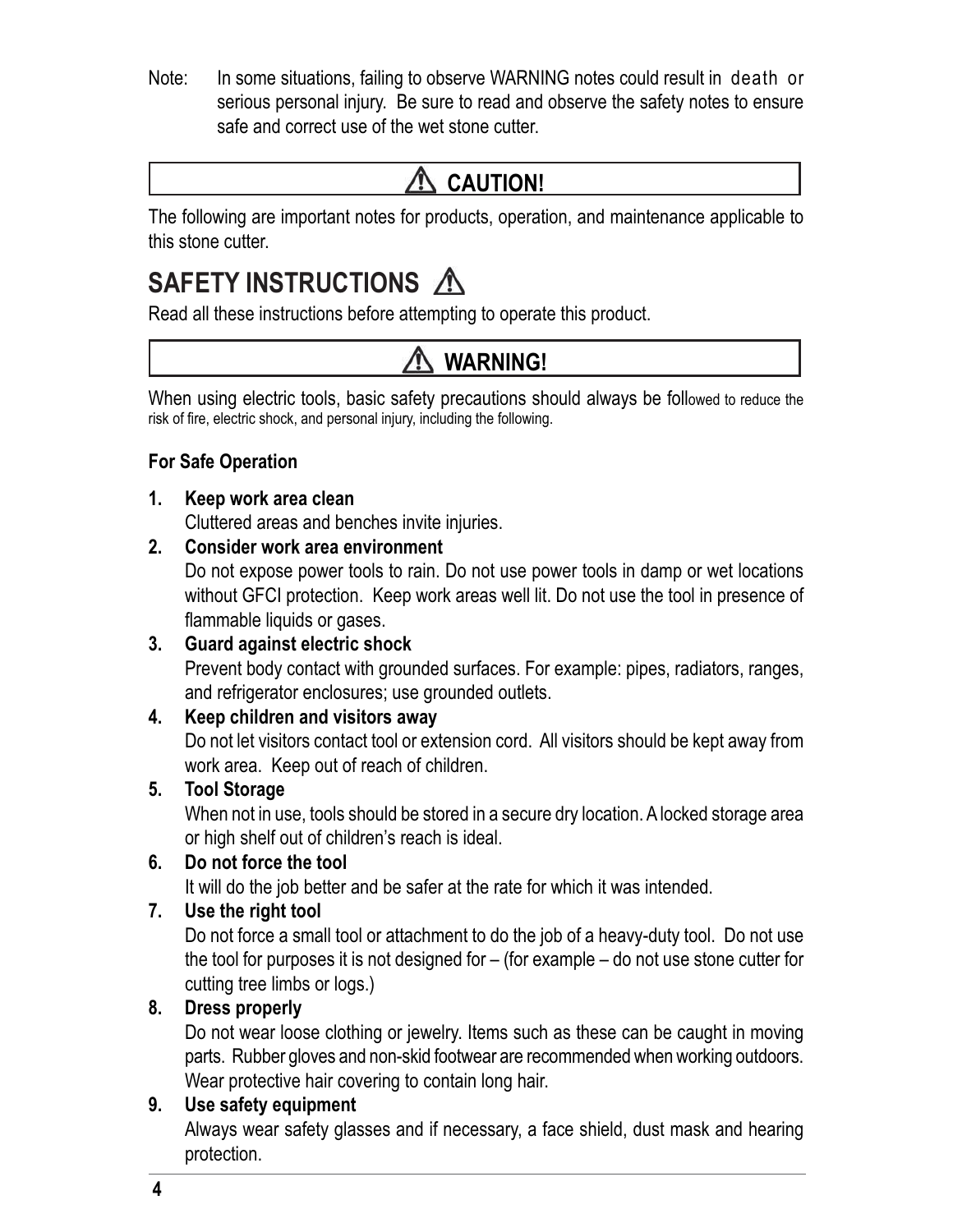#### **10. Do not abuse the electrical cord**

 Never carry the tool by the electrical cord or pull it to disconnect from receptacle. Keep the electrical cord away from heat, oil and sharp edges.

#### **11. Secure workpiece**

Use clamps or a vise to hold workpiece rather than using your hands.

#### **12. Do not overreach**

Keep proper footing and balance at all times.

#### **13. Maintain tools with care**

 Keep tools sharp and clean for better and safer performance. Follow instructions for lubricating and changing accessories. Inspect the electrical cord periodically and if damaged, have it repaired by authorized service facility. Inspect extension cords periodically and replace if damaged. Keep handles dry, clean and free from oil and grease.

#### **14. Disconnect tools**

 Disconnect the tool from the power supply when not in use, before servicing, and when changing accessories, such as blades, bits, cutters.

#### **15. Remove adjusting keys and wrenches**

 Check to see that keys and adjusting wrenches are removed from the tool before turning it on.

#### **16. Avoid unintentional starting**

Do not carry a plugged-in tool with finger on switch. Be sure the switch is off when plugging in.

#### **17. Outdoor use extension cords**

 When tool is used outdoors, use only extension cords intended for use outdoors and so marked.

#### **18. Stay alert**

Use caution and do not operate tool when you are tired or on medication.

#### **19. Check for damaged parts**

 Before using the tool each day, a guard or other part that is damaged should be carefully checked to determine that it will operate properly and perform its intended function. Check for alignment of moving parts, breakage of parts, mounting, and any other conditions that may affect its operation. A guard or other part that is damaged should be properly repaired or replaced by an authorized service center unless otherwise indicated elsewhere in this instruction manual. Have defective switches replaced by authorized service center. Do not use the tool if it cannot be turned on and off by the switch.

#### **20. Warning**

 The use of any other accessory or attachment other than recommended in this instruction manual or the catalog may present a risk of personal injury and could void the warranty.

#### **21. Only qualified technicians should repair this tool**

 This electric tool is manufactured in accordance with the standard safety rules. Only experts may carry out the repair of electric tools; otherwise, it may cause considerable danger for the operator.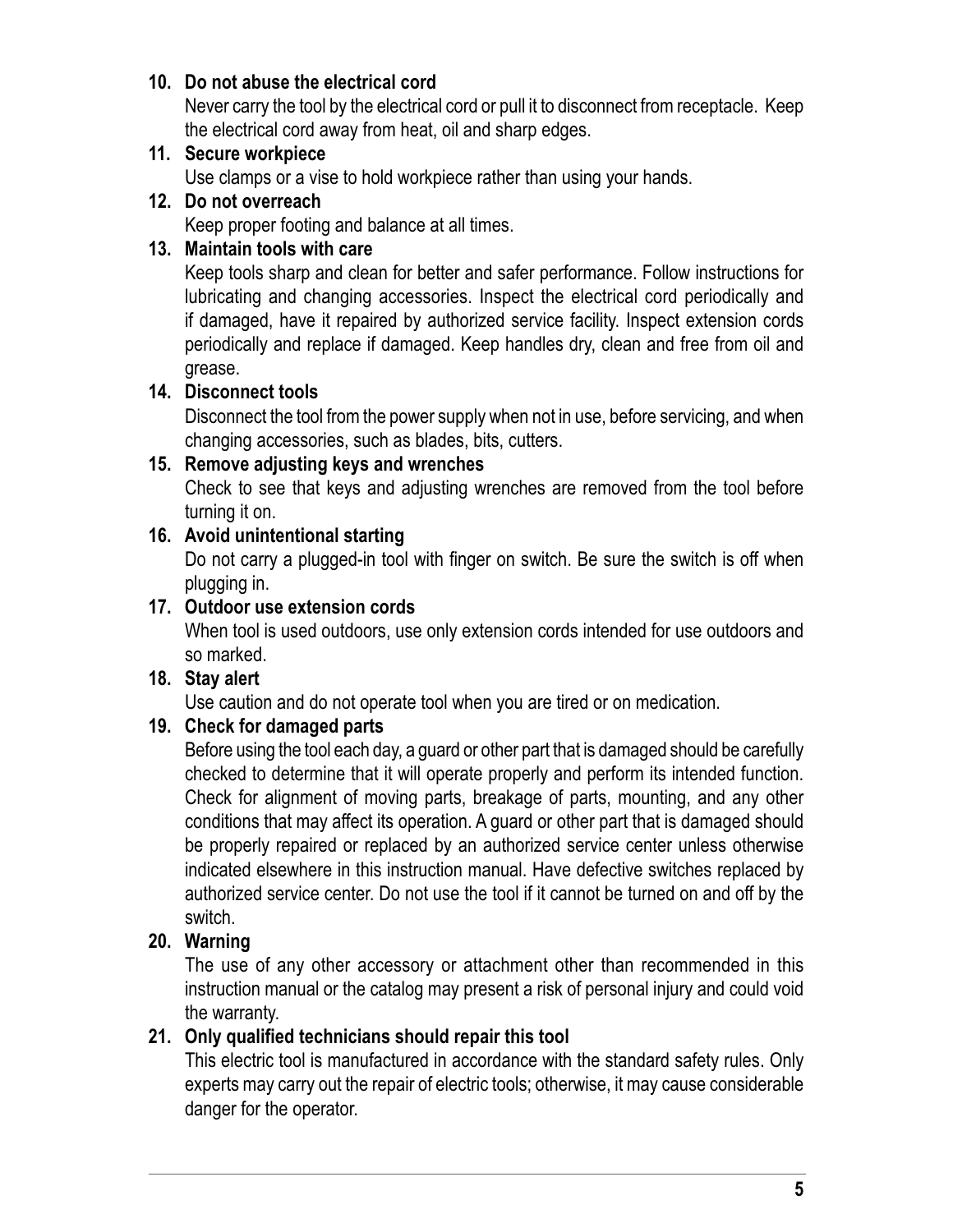### **AWS-125 OVERVIEW**



Figure-1

### $\triangleright$  SPECIFICATIONS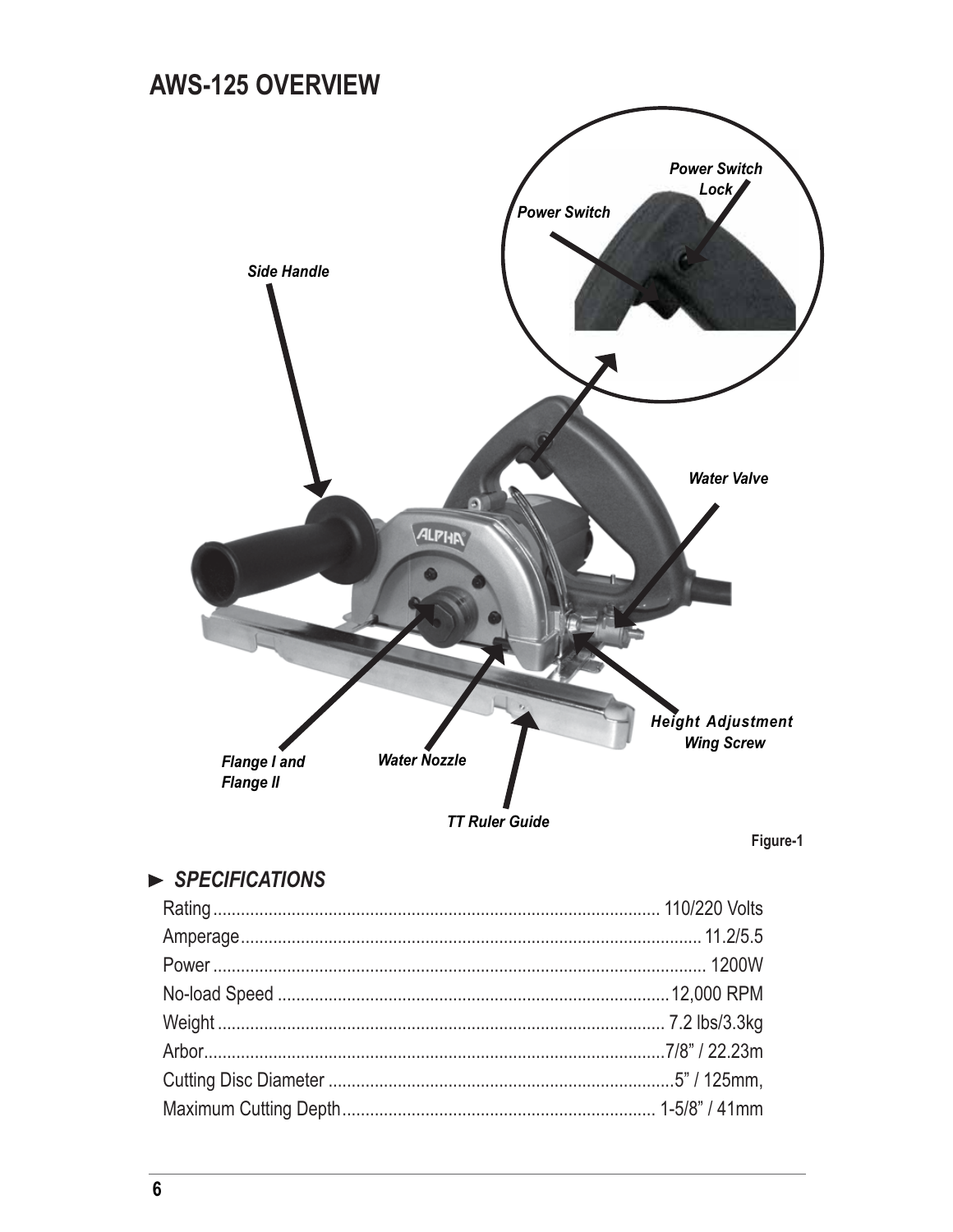*ACCESSORIES*





**Figure-2**

#### **COMPONENTS:**

- Ground Fault Circuit Interrupter *(Part No. 133289/133292)* 1.
- Water Valve *(Part No. 133362)* 2.
- Water Attachment Assembly *(Part No. 133287)* 3.
- Spanner Wrench M 22 *(Part No. 133097)* 4.
- TT Ruler Guide (reversible) *(Part No. 133266)* 5.
- T-Handle Wrench *(Part No. 133098)* 6.
- Extra Carbon Brush (2 pc set) *(Part No. 133033)* 7.
- Self-stick Felt Strip Set *(Part No. 133369)* 8.
- Side Handle *(Part No.* 801086*)* 9.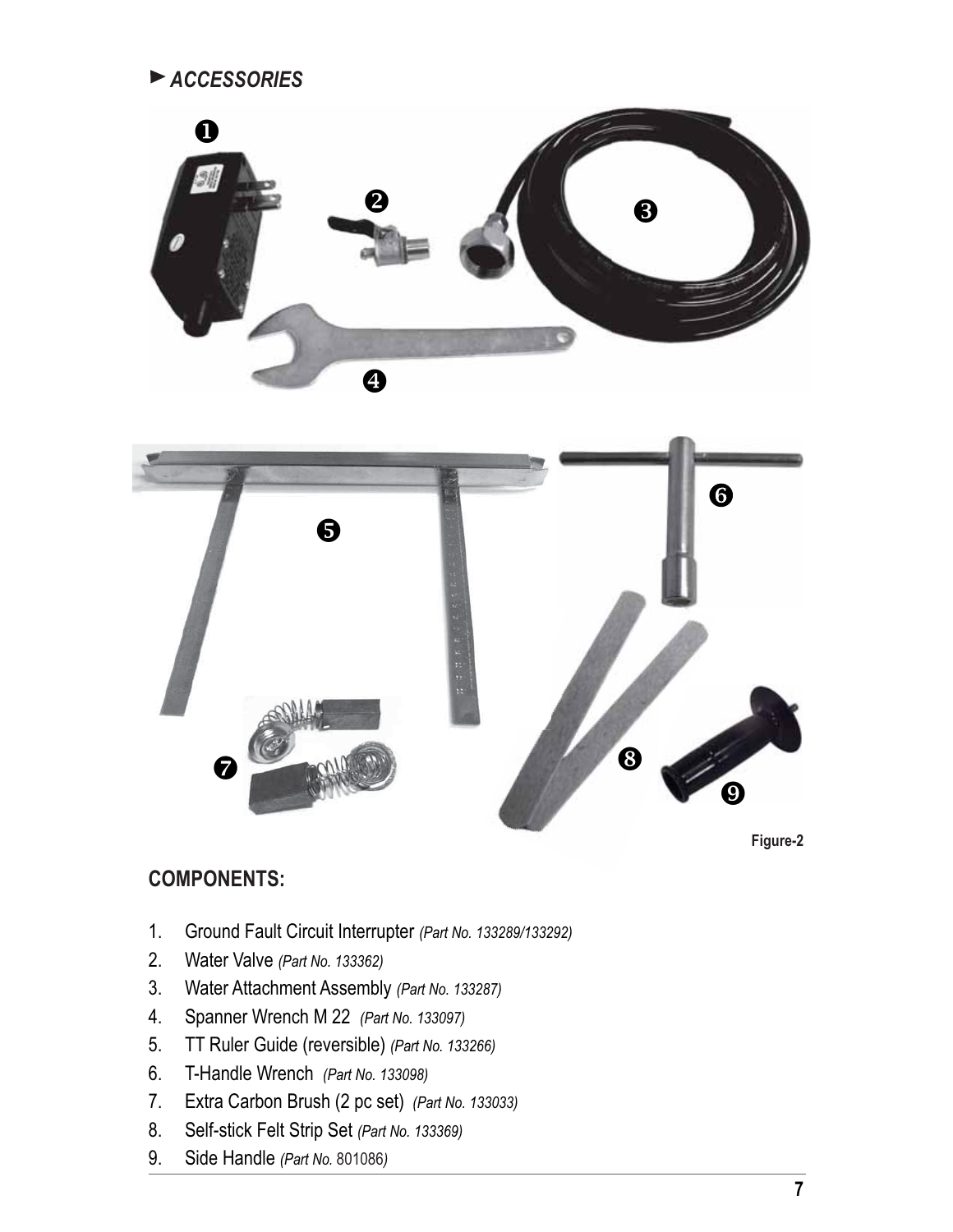### **ADDITIONAL PRECAUTIONS FOR USING THE WET STONE CUTTER**

In addition to the general safety notes described on the preceding pages, please read and observe the following precautionary notes before using the wet stone cutter.

## **DANGER!**

#### *INSTRUCTIONS*

Alpha Professional Tools® provides the highest quality parts and manufacturing techniques in the manufacture of this tool. In order to obtain the maximum effectiveness and provide the highest degree of safety, it is necessary to review and follow these instructions carefully before using the tool.

#### *SAFETY ADVICE*

- Please note safety instructions on Page 3-5.
- Do not pierce the motor housing as this could damage the double insulation.
- Always remove plug from the outlet before making any changes to the settings or carrying out maintenance.
- Only plug-in when machine is switched off.
- Keep power cable clear from working range of the machine. The power cable should always lead away from you and behind the operating area.
- Before use, check the machine, cable and plug for any damages or material fatigue, only authorized service agents should carry out repairs.
- After switching off, the machine will not idle down immediately. Allow the machine to come to a complete stop before putting it down.
- Always wear safety glasses and ear protection when working with this machine. It is further recommended to wear safety gloves, apron, as well as sturdy non-slipping shoes.
- Only use saw blades whose permitted speed is at least as high as the highest no-load speed of the machine.
- Be sure saw blade fits tool properly and securely. Do not modify the tool to force fit the blade. For example do not remove blade guard.
- Check cutting tools before use. The saw blade must be properly mounted and turn freely. Perform a test run for at least 30 seconds without any load. Do not use damaged, out of round or vibrating cutting tools.
- Immediately switch off the machine in case of considerable vibrations or if other malfunctions occur. Check the machine in order to find out the cause.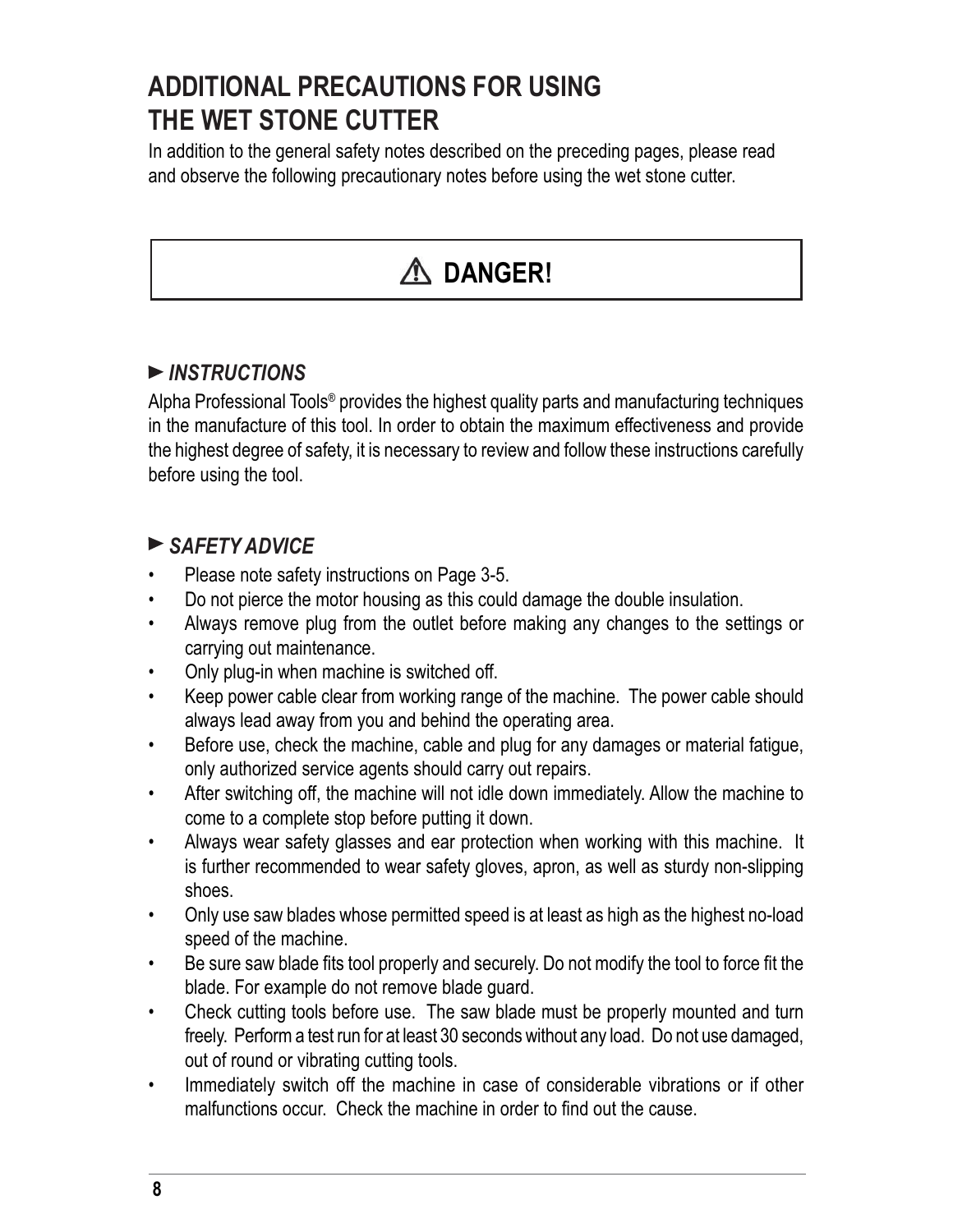- Always use and store the saw blades according to the manufacturer's instructions. The flange bolt must be tightened before starting to work with the machine.
- The work piece must be secured if it is not heavy enough to prevent movement.
- Do not use emery wheel.
- The tool is designed for cutting on horizontal surfaces.

### **USAGE**

This wet stone cutter can be used for cutting many different materials, e.g. tile, concrete, stone or glass. In case of doubt please read the manufacturer's instruction. Do not use this product in any other way as stated for normal use.

### **AWS-125 WET STONE CUTTER OPERATION**

#### *MAIN CONNECTION*

Connect only to single-phase AC current supply and only to the main voltage specified on the rating plate. Connection to sockets without ground protection is possible as the appliance features protective insulation to DIN 57/740/ VDE 0740 and CEE 20. Radio suppression complies with the European standard EN 55014.

#### *SWITCHING ON AND OFF*

#### **Intermittent use**

*Switching on*: Press switch trigger *Switching off*: Release switch trigger

#### **Continuous use:**

*Switching on*: Press the on/off switch and then the locking button; release on-off switch. *Switching off*: Press the on/off switch and then release.

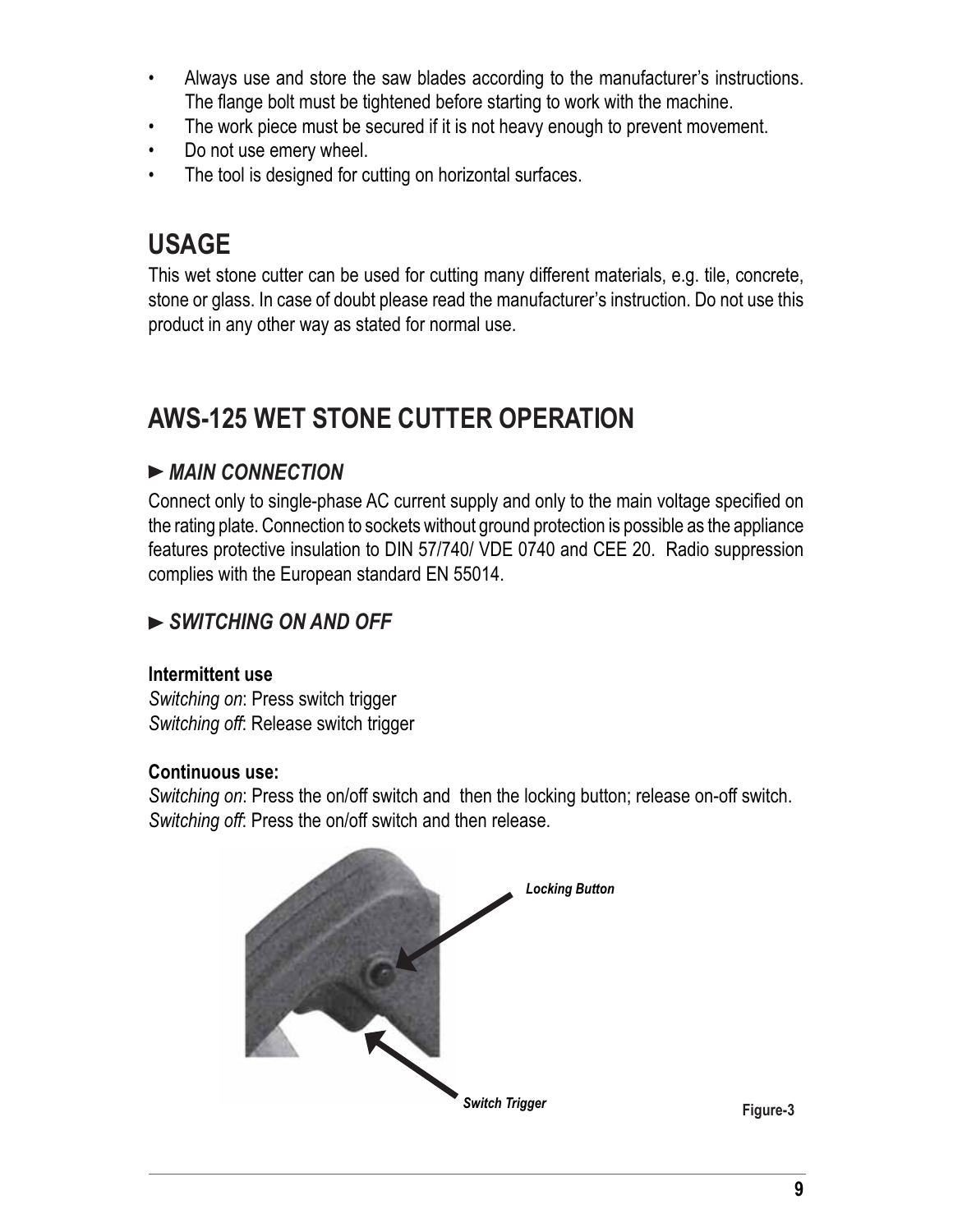## **DANGER!**

Do not bypass the GFCI if this condition occurs, a real shock hazard may exist.

## **WARNING!**

If the GFCI fails to trip when the test button is pressed, or fails to reset, the device is defective and should be replaced.

If the GFCI tests properly without a load applied, but trips each time a load is connected, then the load (tool) has a ground fault condition and needs to be repaired or replaced. Do not bypass the GFCI if this condition occurs, a real shock hazard may exist.

## **CAUTION!**

- The GFCI is a safety device, do not use as an off/on switch. 1.
- The GFCI on the tool will not protect you if you cut into another current carrying conductor. 2.
- Do not use where water may enter GFCI case. 3.
- Do not modify or allow GFCI to be immersed in water. 4.

A Ground Fault Circuit Interrupter (GFCI) is mounted at the end of power supply cord. The GFCI goes OFF when water enters inside the tool's housing preventing the operator from receiving electric shocks.

When the GFCI goes OFF, the Reset button pops up. This is the result of water entering the stone cutter housing.

Turn OFF the power switch and blow dry air inside the motor cover through the air vents.

Press the GFCI Reset button. The stone cutter is ready to start working after the reset button is pressed down.

1. Do not remove the GFCI.



**Figure-4**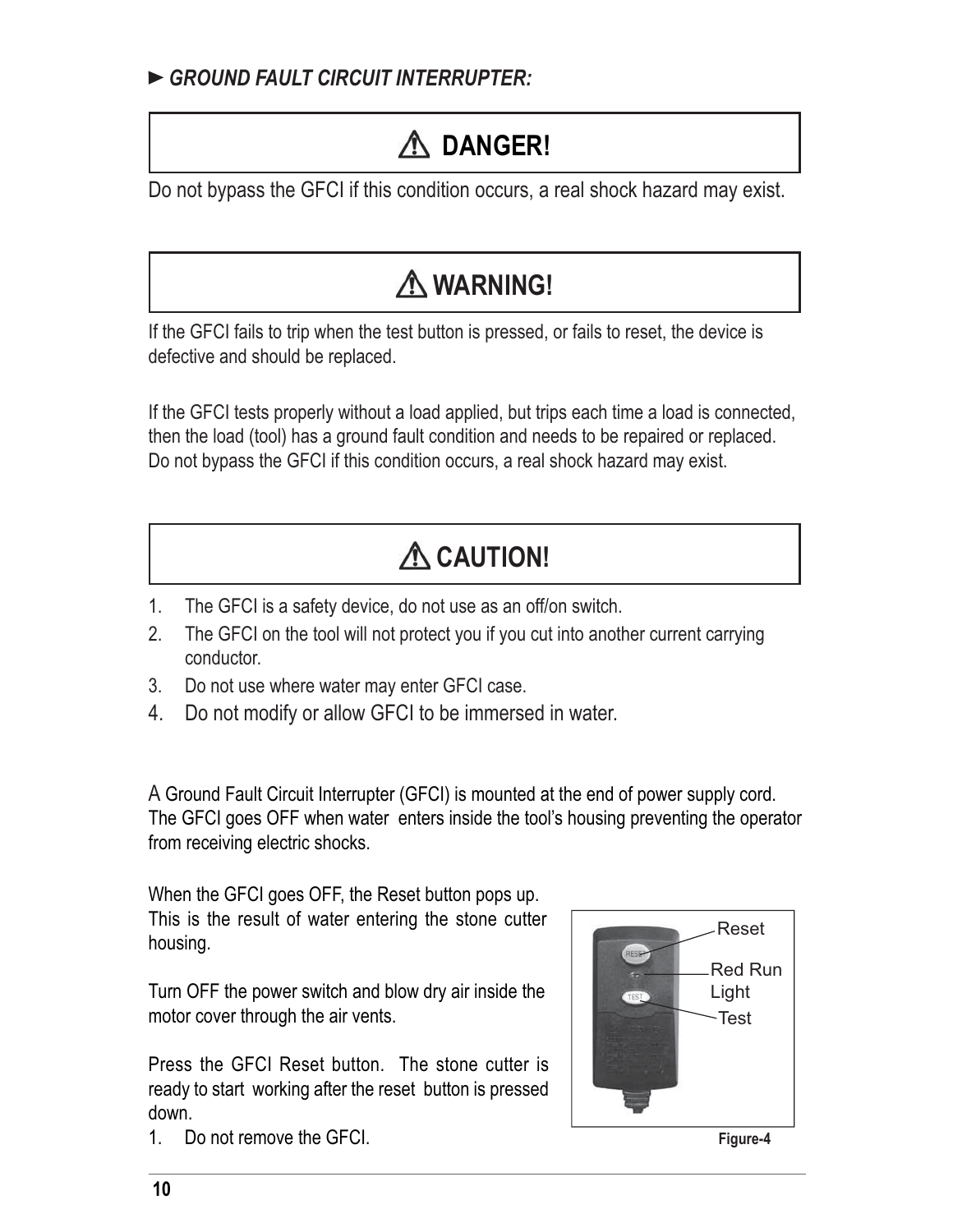- 2. Check items below when the GFCI goes OFF frequently.
	- Force applied on the stone cutter.
	- Water entered inside the stone cutter.
	- Voltage drop due to sharing the same power source in work area.
	- Worn carbon brushes

### **BEFORE USE**

### **DANGER!**

Before using the machine, check the following items. In particular, check items 1 to 5 before plugging the power supply cord into the power outlet.

#### **1. Check the working voltage.**

 $-$  Be sure the voltage specified on the nameplate is the voltage available at the power outlet. If the machine is used with higher voltage than specified, the motor will burnout. Any attempts to do so may damage the tool and/or cause an accident.

#### **2. Make sure the ON/OFF switch is off.**

- If you plug in the power supply cord without realizing that the switch is ON, the machine will start and may cause an accident.
- Make sure the switch is in the OFF position before plugging the cord in the power outlet.

#### **3. Inspect the protective cover.**

- Do not remove the cover. It will protect you if the saw blade breaks.
- $-$  Be sure to firmly attach the saw blade or any optional accessory.

#### **4. Inspect the saw blade.**

- $-$  Check if you have a specified blade.
- Never use cracked, chipped, or any damaged blades.
- Follow the procedures specified in the instruction manual to properly attach applicable accessories.

#### **5. Check the power outlet.**

– When the plug of the power supply cord is easily pulled out of the power outlet, the outlet should be replaced. For such tasks, consult an electrician. If the power outlet is used on a continuous basis, it may overheat and cause accidents.

#### **6. Perform test runs.**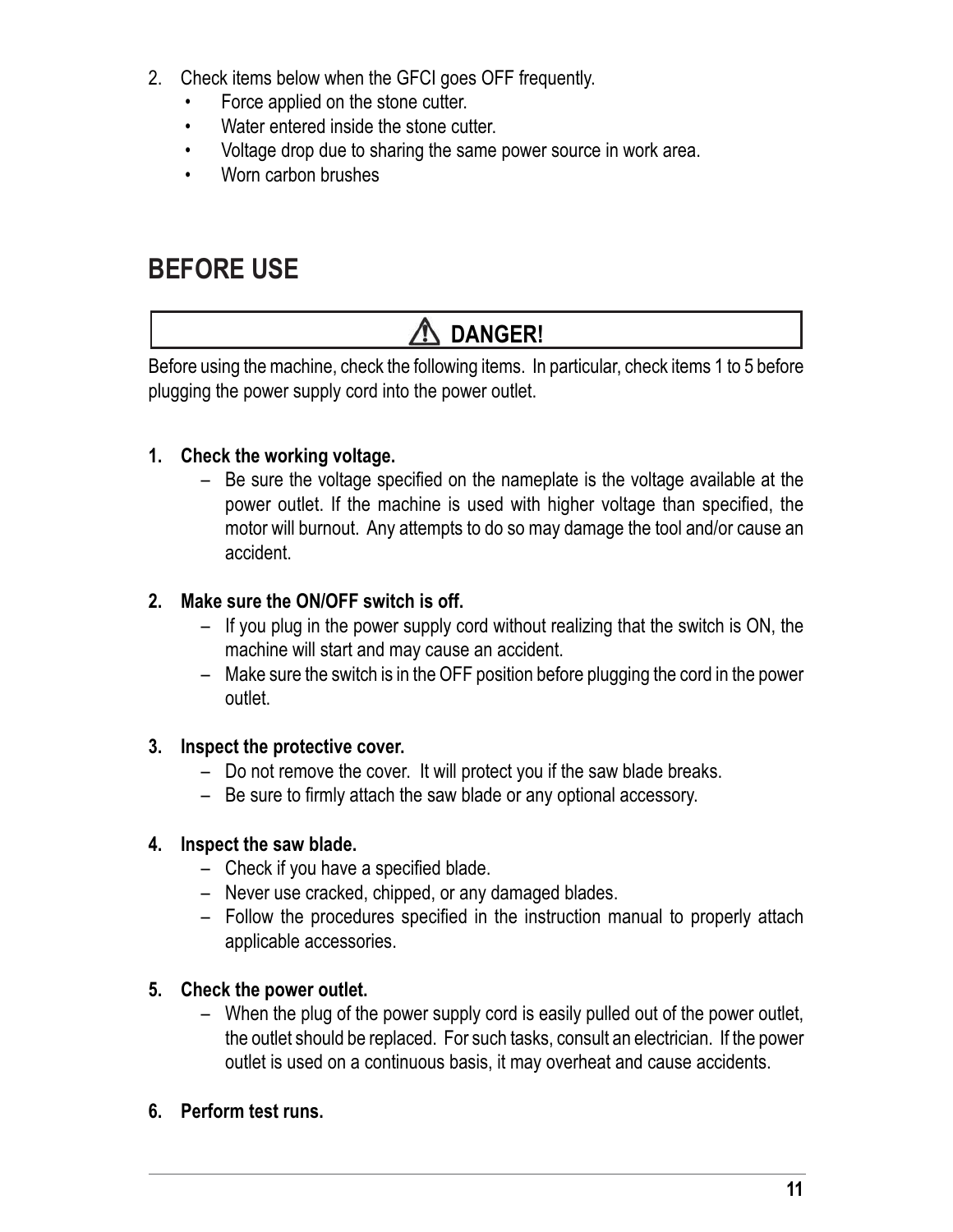#### $\sqrt{N}$  **WARNING!**

- 1. Before turning the switch ON, make sure the rotating parts are not touching anything. If the switch is turned ON while they are in contact with anything else, the blade may get damaged and it may cause injuries.
- 2. When a new blade is attached and the switch is turned ON, keep your body well away from the exposed sides of the tool for a moment until the machine reaches its full speed.
- 3. It is very dangerous to perform cutting operations using cracked, chipped or damaged blades. Before starting cutting operations, keep the tool away from anyone nearby. Be sure to perform a few test runs to check whether there are any abnormalities.

#### *ABOUT DOUBLE INSULATION*

This machine is designed with double insulation. Two insulations are used between the conductor and the outer body of the machine. An Electric Machine with the double insulation highly improves safety from electric shocks. Do not attach or replace unspecified parts and do not assemble incorrectly. This may cause the insulation to malfunction.

#### *LAWS AND REGULATIONS OF NOISE LEVELS*

Please observe local laws and regulations regarding noise level in order to avoid disturbing surrounding areas. Install a soundproof wall if required to comply with the local laws and regulations.

#### *INSTRUCTIONS FOR INSTALLING THE FELT STRIPS ON THE AWS-125/AWS-225 BASE PLATE:*

- 1. Wipe base plate with a clean rag to remove any dirt or residue.
- 2. Peel off film from the pressure sensitive adhesive on the enclosed felt strips.
- 3. Place strips on base plate parallel with the blade and press into place.



**Figure-5**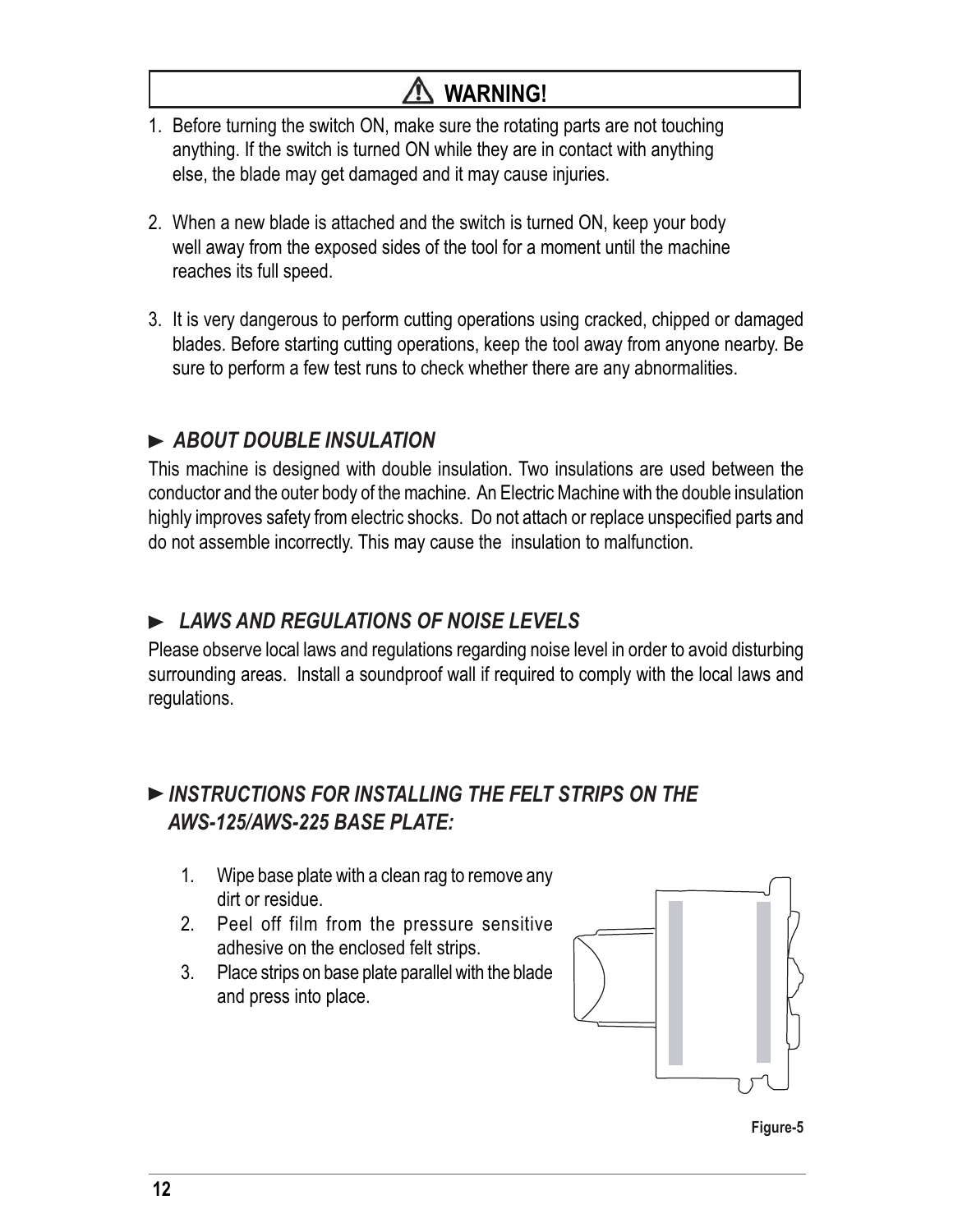#### *INSTALLATION OF WATER ATTACHMENT*

- 1. Remove the wing screw and washer for adjusting the cutting depth. *(See Figure-6)*
- 2. Raise cutting depth so there is room between the body and the base plate. *(See Figure-6)*



**Figure-6**

3. Insert the plastic nozzle on the water-feed assembly behind the height adjustment slide. Make sure that the water valve bracket (Part No. 133094) is in front of the slide. If your blade is already installed, the plastic nozzles should be positioned so that each nozzle directs water spray onto each side of the blade. *(See Figure-7 & Figure-8)*



**Figure-7 Figure-8**



4. Align the water valve bracket with the wing nut hole and insert wing bolt.

*(See Figure-9)*



**Figure-9**

5. Adjust the height of the blade and securely tighten the wing bolt.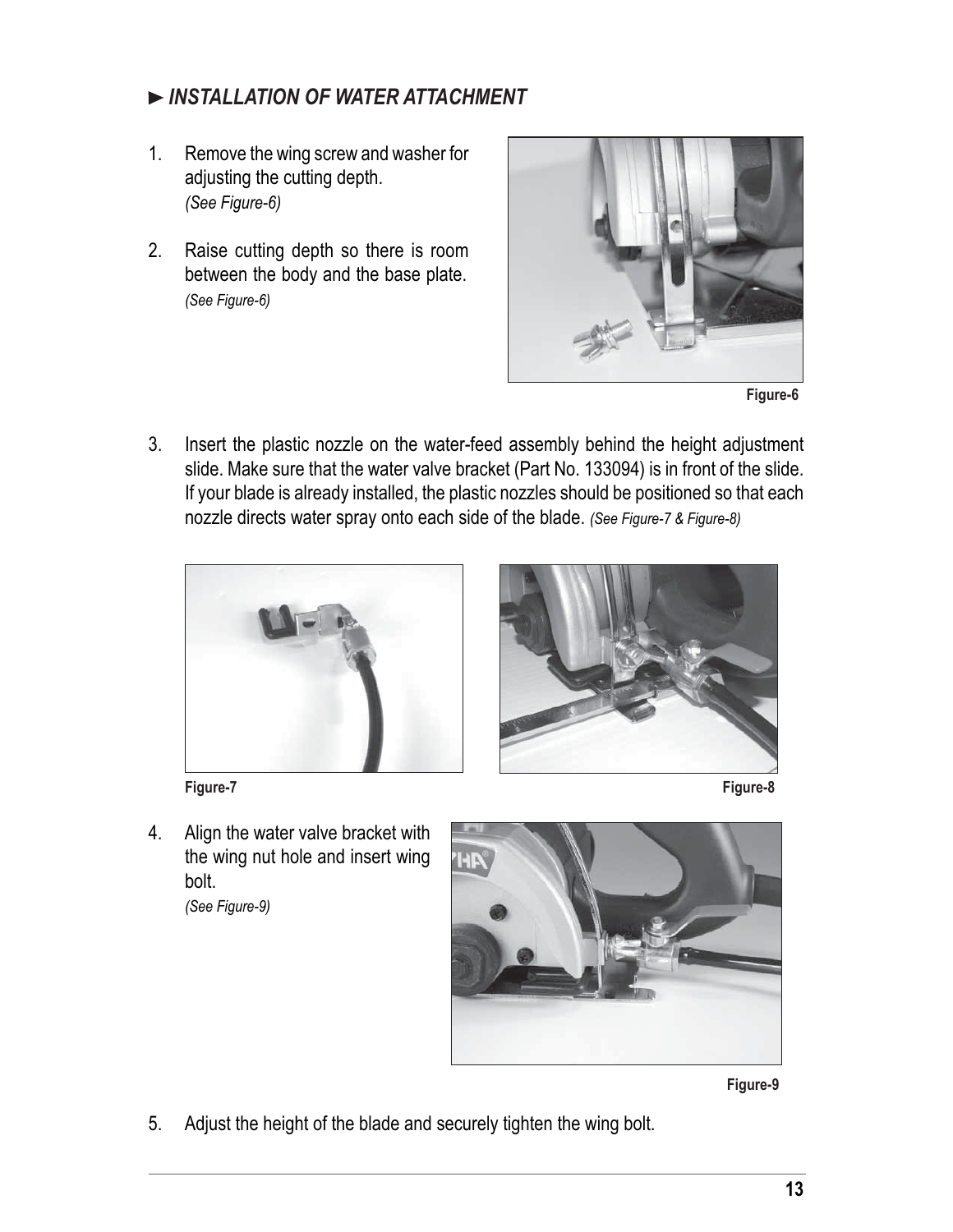### $\triangleright$  WATER FLOW  $\bigwedge$

Connect only to an isolating transformer when using water flow.

Connect the nylon hose onto the water valve, then connect the adapter on the nylon hose to the water faucet.

Simply adjust the volume of the water flow by turning the handle on the water valve.



**Figure-10**

### **ADJUSTING CUTTING DEPTH**

Loosen the wing screw on the depth indicator and move the base plate up or down 1. to the desired cutting depth. Re-tighten the wing screw to a hand tight condition as shown in Figure 11 and Figure 12.



**Figure-11** *Wing Screw*

### *ASSEMBLING & DISASSEMBLING*

Make certain to switch off the machine and unplug from outlet before assembling or disassembling of the saw blade.

Clamp the flange with spanner wrench and loosen bolt by turning the T-handle clockwise to loosen. Disassemble bolt, flange and saw blade.

Please follow the same but reverse procedures when reassembling the saw blade.

Be sure the direction shown by arrow on the surface of the saw blade is the same as that shown on the cap of the machine. Make certain the bolt is firmly tightened.

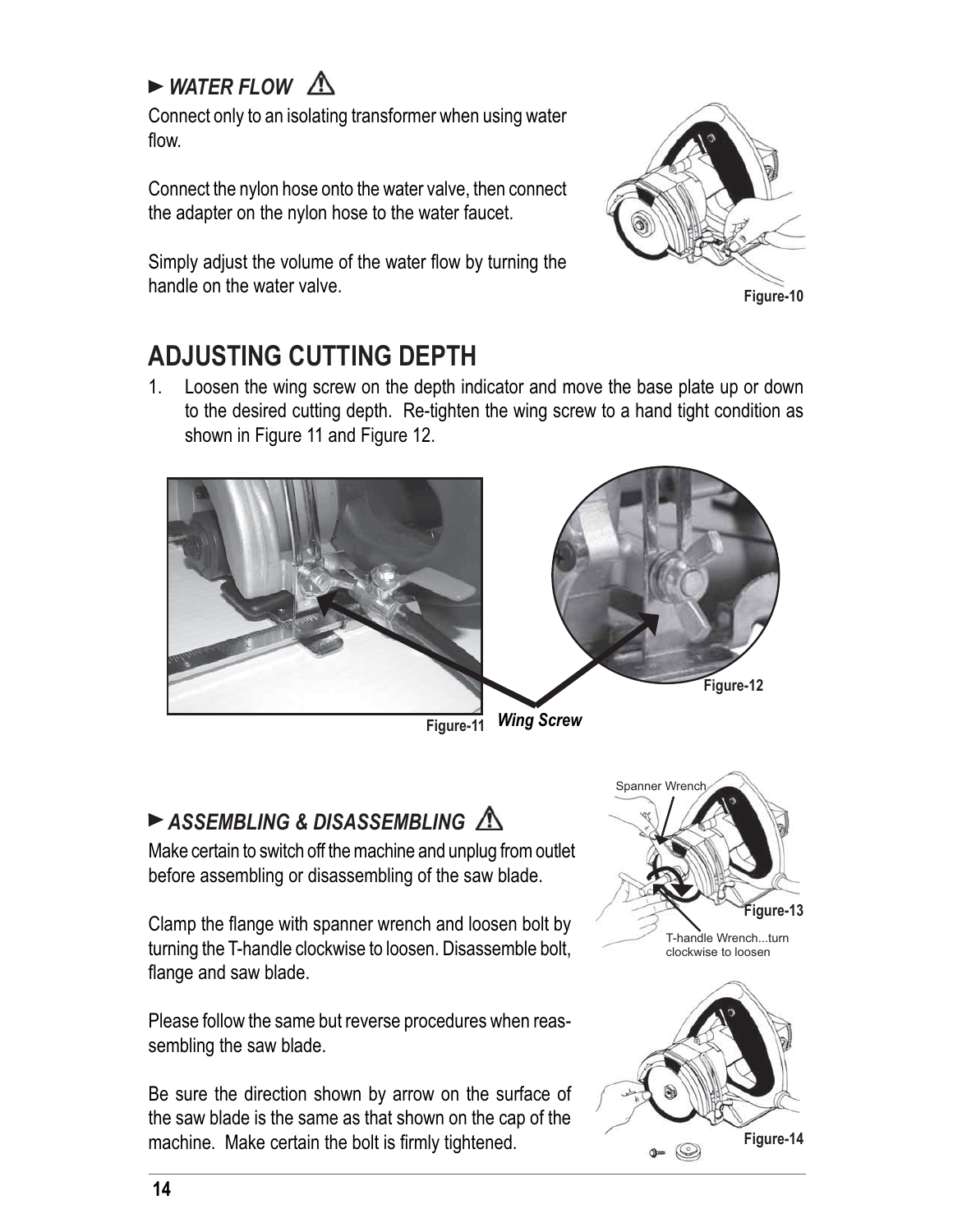#### *STRAIGHT BLADE INSTALLATION*

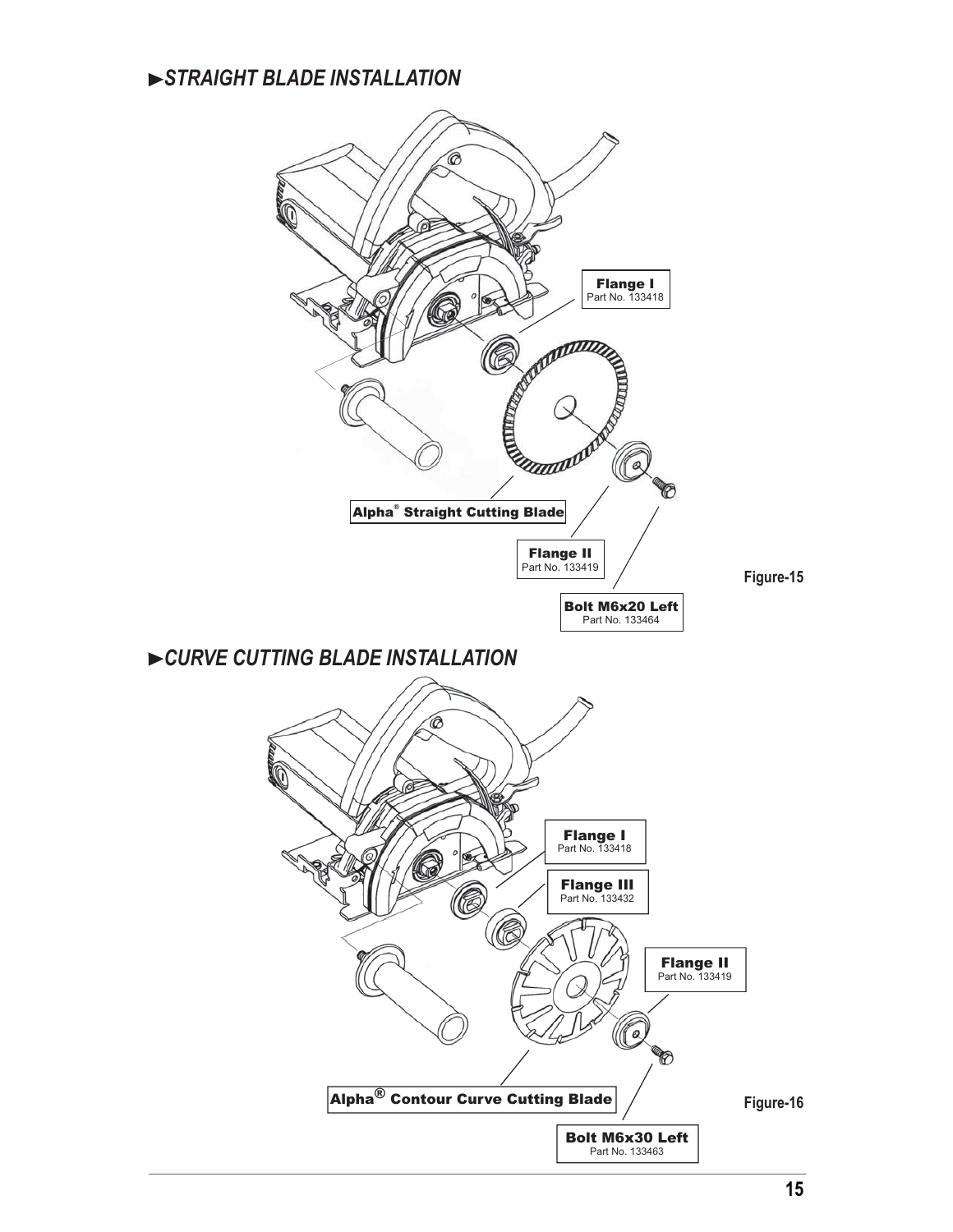### **CAUTION!**

Allow the saw blade to do the work, applying excessive forward pressure to the tool will slow down the RPM's and burn up the motor, which voids the limited warranty of the tool.

This tools should only be used for cutting on a horizontal surface.

Be sure to follow daily maintenance before and after each use.

#### *OPTION 1: FREE-HAND CUTTING*

- If you are cutting stone or tile less than 20 mm (3/4") thick, the cut can be done in one pass (allow saw blade to do the work). 1.
- If you are cutting stone or tile more than 20mm thick you will need to make the cut in two passes. Adjust the height to 15-20mm for the first pass, then adjust the saw blade below the stone for the second pass ( allow the saw blade to do the work). 2.
- Adjust the amount of water-flow to cool the blade and remove the waste, excessive water flow will get inside the tool and trip the GFCI. 3.
- Set the base plate on the workpiece and align to the cutting mark on the base plate to cut line on stone. 4.
- Press the on/off switch to start the motor and allow the tool to attain full speed before starting to cut. 5.
- Advance the tool slowly allowing the blade to do the work, keeping the base plate flat on the stone and the cut mark in line with your cut line. 6.
- Slow the cutting speed for the last 1/2" to prevent the tile or stone from chipping. 7.

#### *OPTION 2: USING THE RULER GUIDE*

Install the ruler on the AWS-125 by inserting the arms into the appropriate slots on the base plate and tightening the screws to secure the ruler in place. When using the edge of the stone as your guide, install the ruler so that it is below the base plate (Figure-17). Measure the distance from the edge to the intended cut and use this measurement to set the ruler at the proper distance. When using a straight edge as a guide, install the ruler so that it is above the base plate (Figure-18). Measure the distance from the straight edge to the intended cut and use it to set the ruler at the proper distance. When cutting, simply keep the ruler in contact with the straight edge while maintaining even cutting pressure and your cuts will be straight.

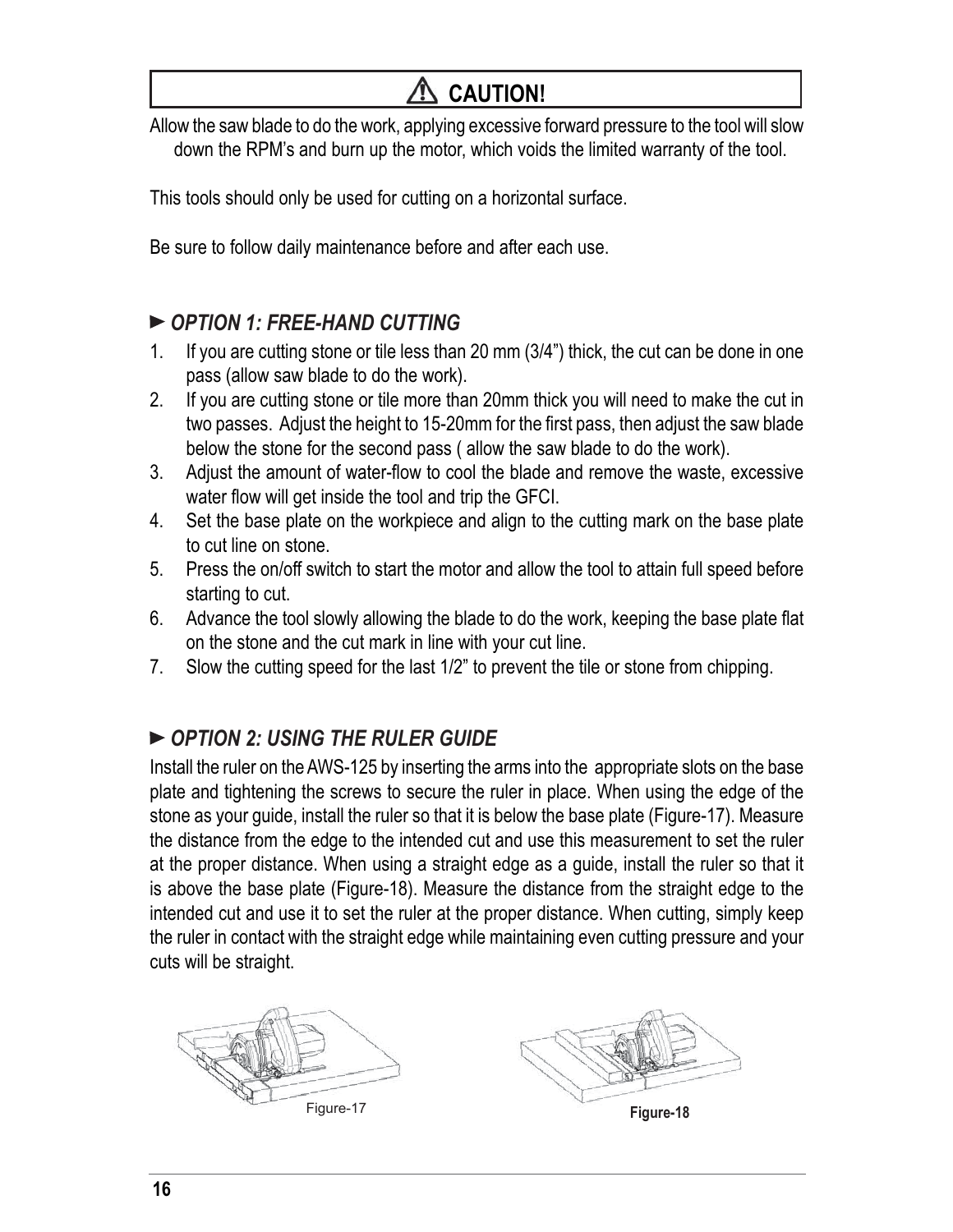#### *OPTION 3: USING THE CARRIAGE ASSEMBLY AND GUIDE RAIL*

Install the guide rail 2-3/4 inches / 70mm from the intended cut. Take care to ensure that the guide rail is properly clamped in place and double check your measurements. Attach the carriage assembly to the base plate by aligning the base plate properly and attaching the pressing plates. Make sure that the pressing plates are securely fastened. The AWS should be immobile with in the carriage assembly. Slide the carriage onto the guide rail and proceed to cut. Maintain even cutting pressure. When finished, the rail is in position to polish the straight edge with the Alpha® Edgecrafter. Adjusting cutting depth:

Loosen the wing bolt on the depth indicator and move the base floor up and down to the desired cutting depth and tighten the wing nut to fix the base floor.

Remember to tighten the wing bolt after you finish the adjustment of the cutting depth each time.



**Figure-20**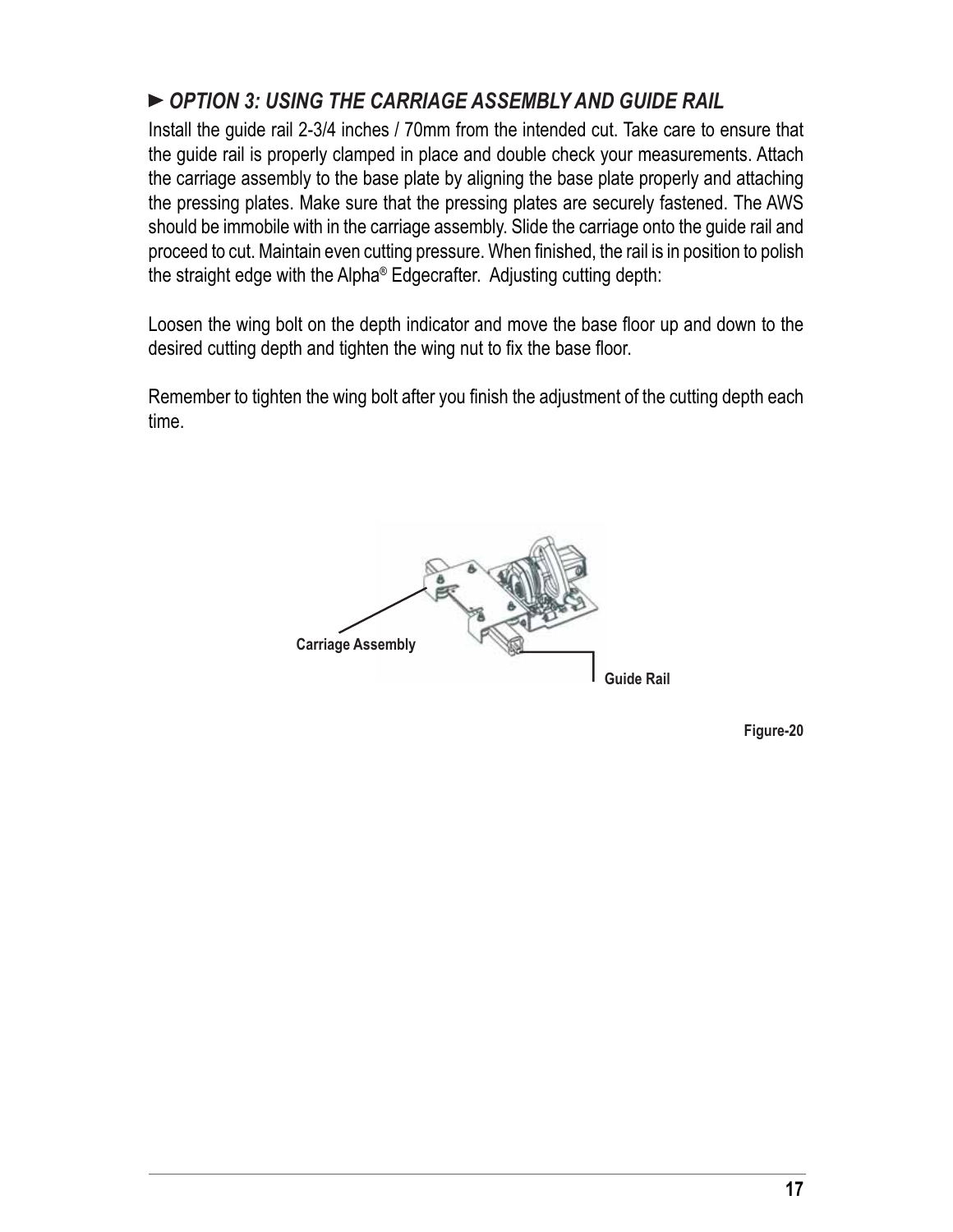#### *CURVE CUTTING APPLICATION*

When cutting the curved line, you can remove the ruler guide and cut free-hand. (Figure-8)

- Step 1. Score along the cutting line (1/3 width of stone).
- Step 2. Step-cut along scored line (2/3 width of stone).
- Step 3. Plunge cut all the way to make full contact between bottom plate and stone, then maintain even cutting pressure to follow curved cut line.



Support the sink cutout area; sinkhole cutout piece may drop to the floor at the end of cutting application, if not supported.

- 1. Support the sink cutout area prior to cutting, otherwise the work piece may drop to the floor at the end of the cutting application.
- 2. Use the Alpha<sup>®</sup> Contour Cutting blade only. Application with inferior blades may cause damage to the stone cutter.
- 3. Do not force the stone cutter during the cutting application. Allow the blade to cut at its own pace. Excessive force may damage the stone cutter.



**Figure-21**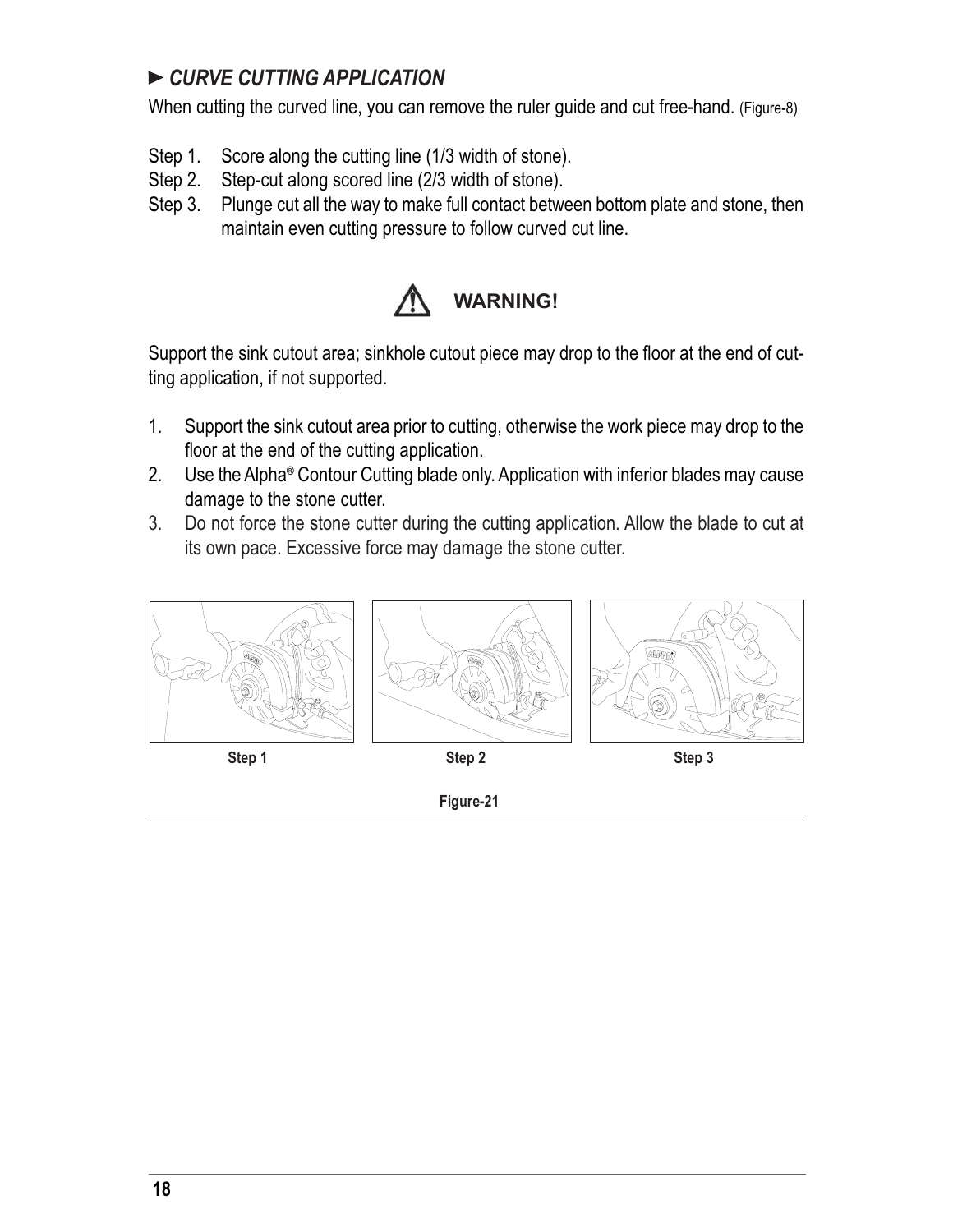### **BLADE INSPECTION, INSTALLATION, AND REMOVAL**

### **DANGER!**

Be sure to unplug the power cord from the outlet before attaching or removing the saw blade from the tool. Accidental starting of the motor may cause bodily injury.



Be sure to securely tighten the flange assembly and all loose screws before testing the unit. Please allow the saw blade to do the work. Applying excessive force may damage the saw blade and cause premature failure of the bearings and gears. Such action may decrease the rotation speed of the motor which reduces the efficiency of the dust suction because its power is driven by the spindle

Only use saw blades with 20mm arbors and maximum speed rating equal to or higher than the name plate of RPM of tool.

- To remove the flange bolt from the spindle hold Flange II in position with the 22 mm spanner wrench (133097) while turning the flange bold with the T-handle wrench (133098) in a clockwise rotation until it is removed. 1.
- With the flange bolt removed, remove Flange II off of Flange I. 2.
- Install your 20mm arbor saw blade onto Flange I with the arrow on the blade pointing in the same direction as the arrow on the cover (blade will turn in a clockwise rotation), the cutting wheel should fit tightly on the Flange I. 3.
- Reinstall Flange II and then the flange bolt, turning counter-clockwise to install, once flange bolt is hand tight use the 22mm spanner wrench to hold Flange II in place and finish tightening the flange bolt with the T-handle wrench. 4.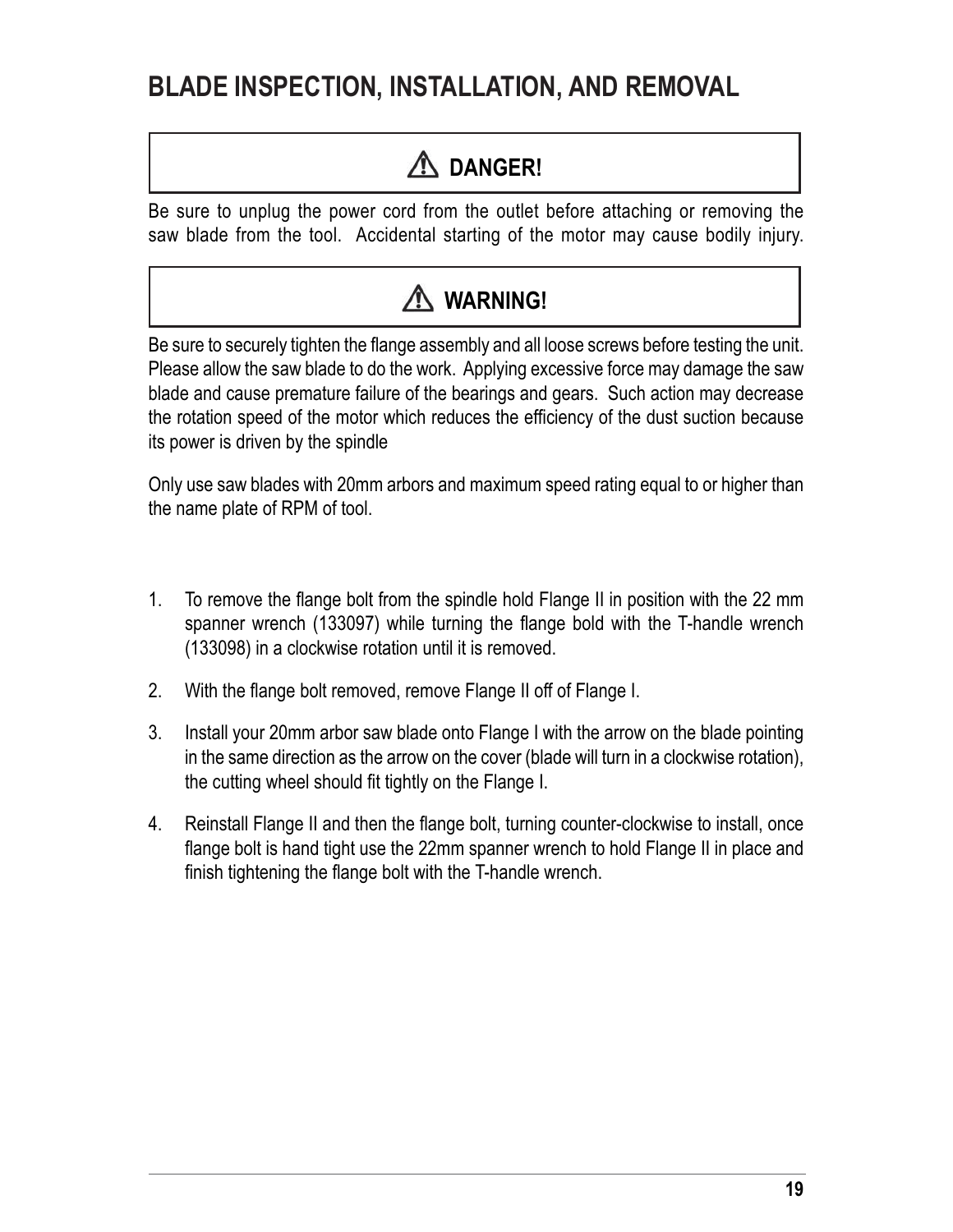### **AWS-125 MAINTENANCE**

#### *DAILY*

- Before daily start-up inspect tool, power cord, GFCI, and Saw Blade, looking for chips and cracks. 1.
- If damage has occurred, repair affected areas before use. 2.
- Connect the tool to the correct power source and test the Ground Fault Circuit Interrupter (GFCI) before using the tool. Push the red RESET button and confirm that the red run light is on. Push the yellow TEST button and confirm that the red run light is off, push the red RESET button to use the tool. 3.
- After daily use of the tool, clean and blow off the exterior of tool and around air intake 4.vents to remove any standing water or stone dust on the field coil, carbon brushes, and bearings. Failure to do this will shorten the life of your tool, and could void your warranty.

#### *PERIODIC*

Preventive maintenance performed by unauthorized personnel may result in misplacing of internal wires and/or components which voids the warranty and could cause serious hazards. We recommend that tool service and repairs not covered in the manual be performed by an Alpha® Repair Center.

Periodic maintenance is done to check the tool and to minimize down time. These checks are done based on hours of operation and operating conditions. Operating condition can vary depending on the work surface and job being performed. If the tool is not used for a long period of time the carbon brushes should be checked and the commutator cleaned, before putting the tool back into operation.

#### *BEARINGS AND GEARS*

To minimize your tool's downtime and expensive repairs, it is recommended to send the tool back to an Alpha® Repair Center after about 300 to 400 hours of operation, or every second carbon brush change. The bearings should be replaced and the gears should be checked. If your tool starts to sound different, this could be an indication of a worn bearing. Continuing to use to use the tool in this condition could result in overheating or motor failure.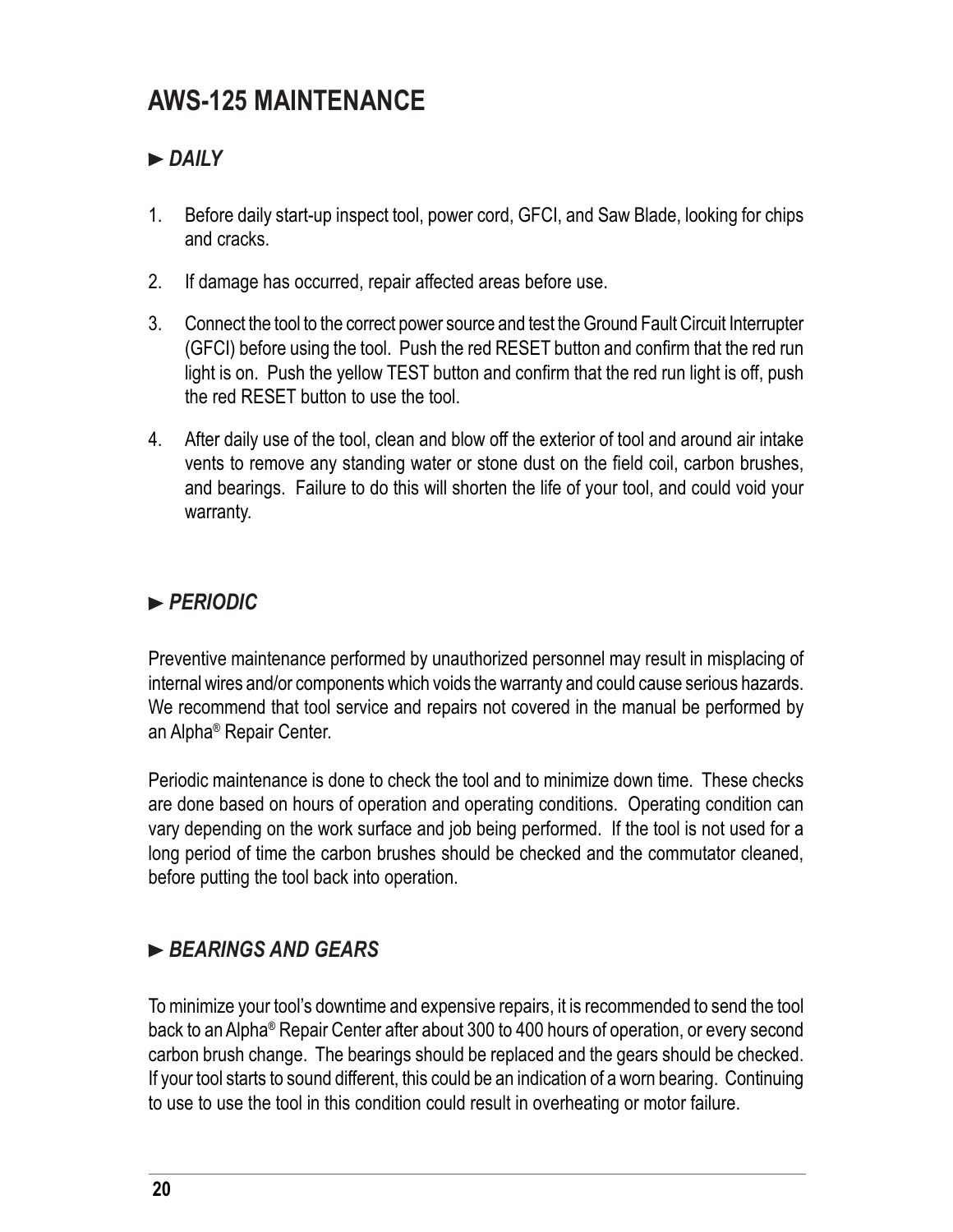### **REPLACING AND CHECKING THE CARBON BRUSHES**

In order to keep your tool running correctly, you need to check your carbon brushes after every one hundred hours (100 hrs) of use. Carbon brushes wear out over time based on tool's usage. If a carbon brush is worn out, it may cause the motor to malfunction or fail to run. The carbon brushes should be replaced when they are worn down to a quarter of an inch (1/4") in size.



Be sure to unplug the power cord from the outlet before assembling or disassembling the tool. Accidental starting of the motor may cause bodily injury.

#### *CARBON BRUSH REPLACEMENT*

1. Locate the Carbon Brush Caps at the rear of the motor (one on each side) as shown in Figure 22.



**Figure-22**

2. Unscrew cap completely until carbon brush assembly releases from brush holder as shown in Figure 23.



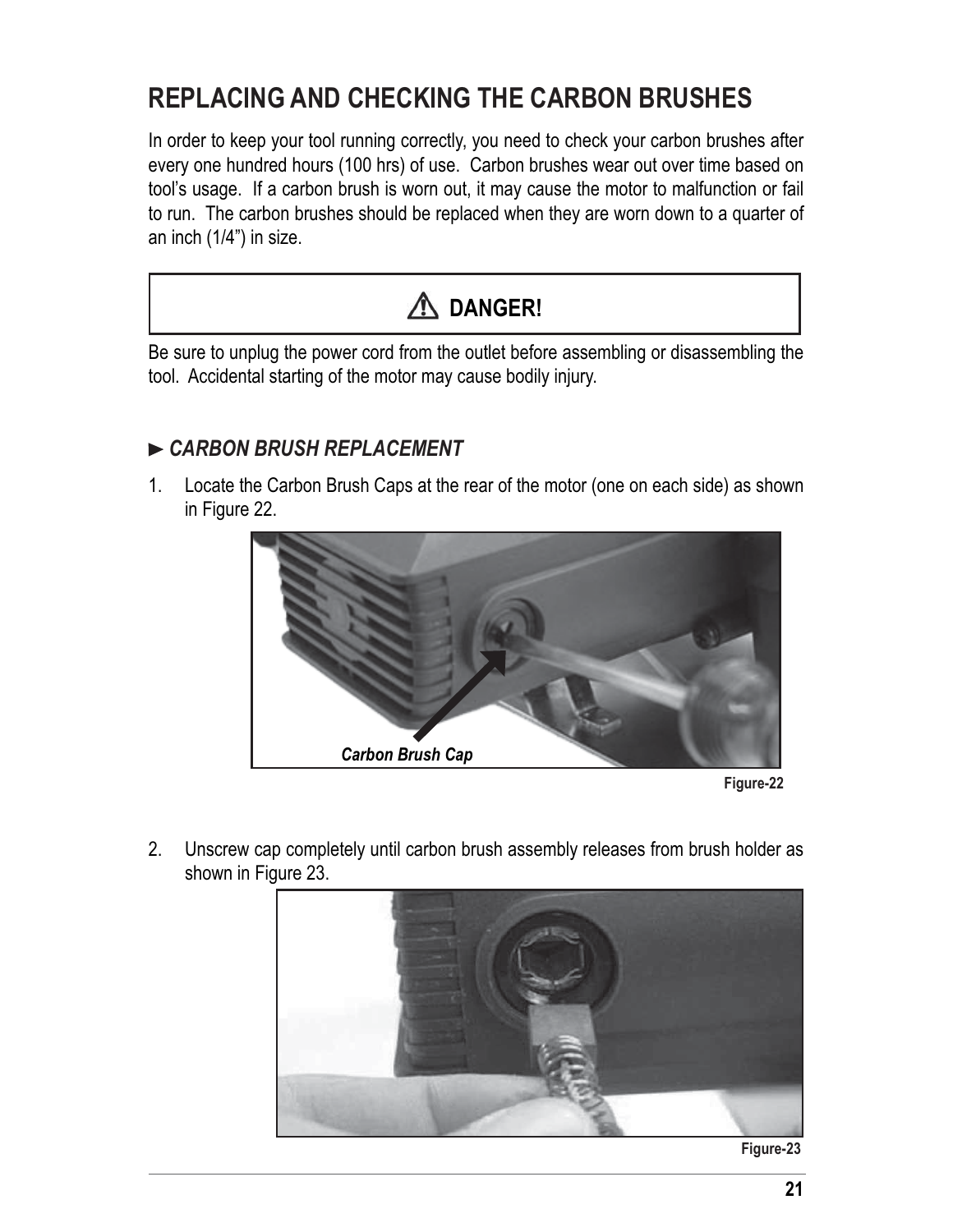3. Check the carbon brush for wear. Replace if worn down to a 1/4" or if spring is damaged.



*Old Carbon Brush worn down to a quarter of an inch (1/4").*

**Figure-24**

4. Install new carbon brush with the proper alignment of the brush holder followed by the cap as shown in Figure 25.



**Figure-25**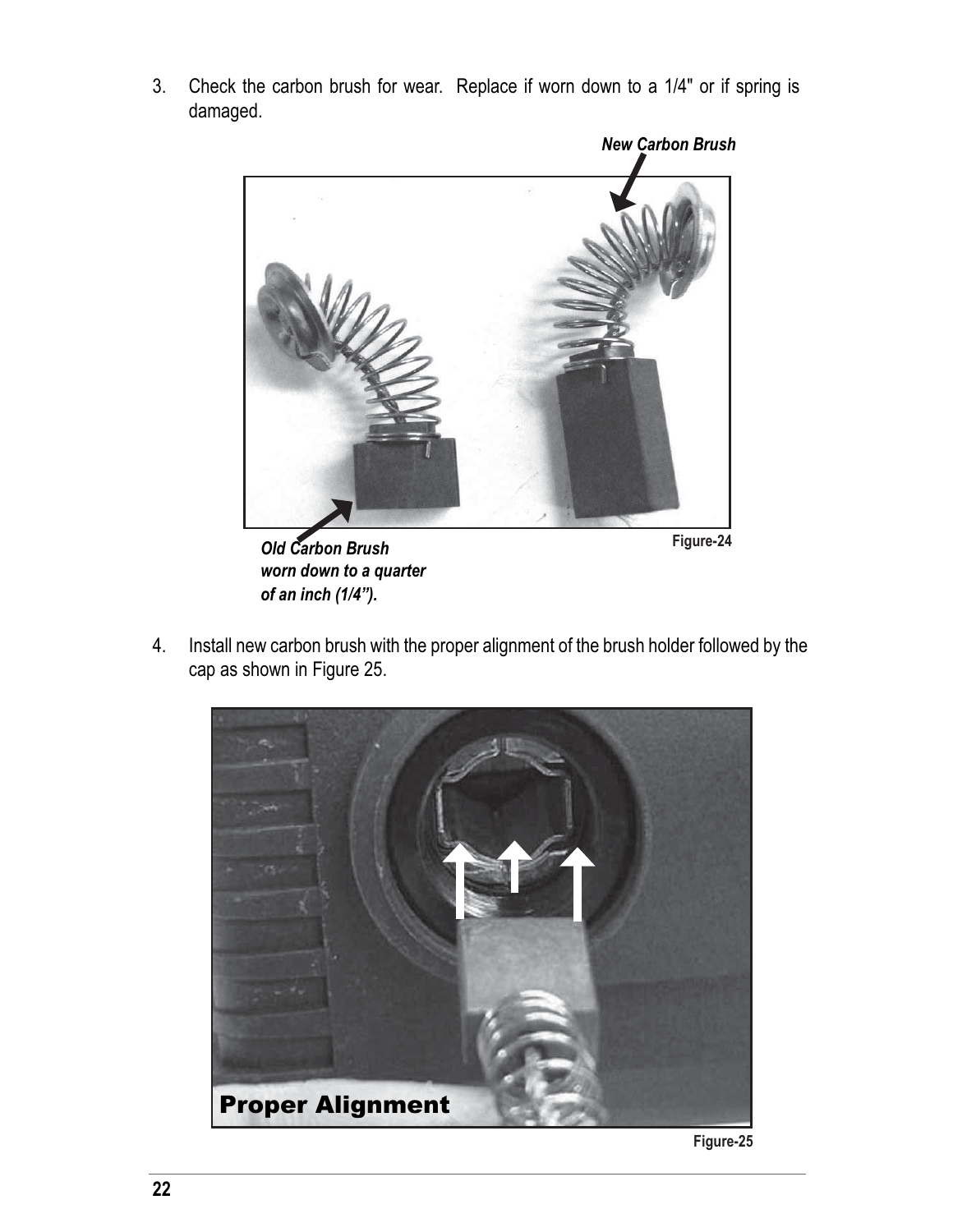- *Note: If you notice any resistance while tightening the carbon brush cap, it is an indication that the top plate on the carbon brush assembly is sticking inside the brush cap. Continuing to tighten will damage the carbon brush spring. (Go to step 6 to correct this problem)*
- 5. Tighten cap until secure as shown in Figure 26.



**Figure-26**

 6. Remove the cap and carbon brush from the tool, visually check the two parts for defects as shown in Figure 27.

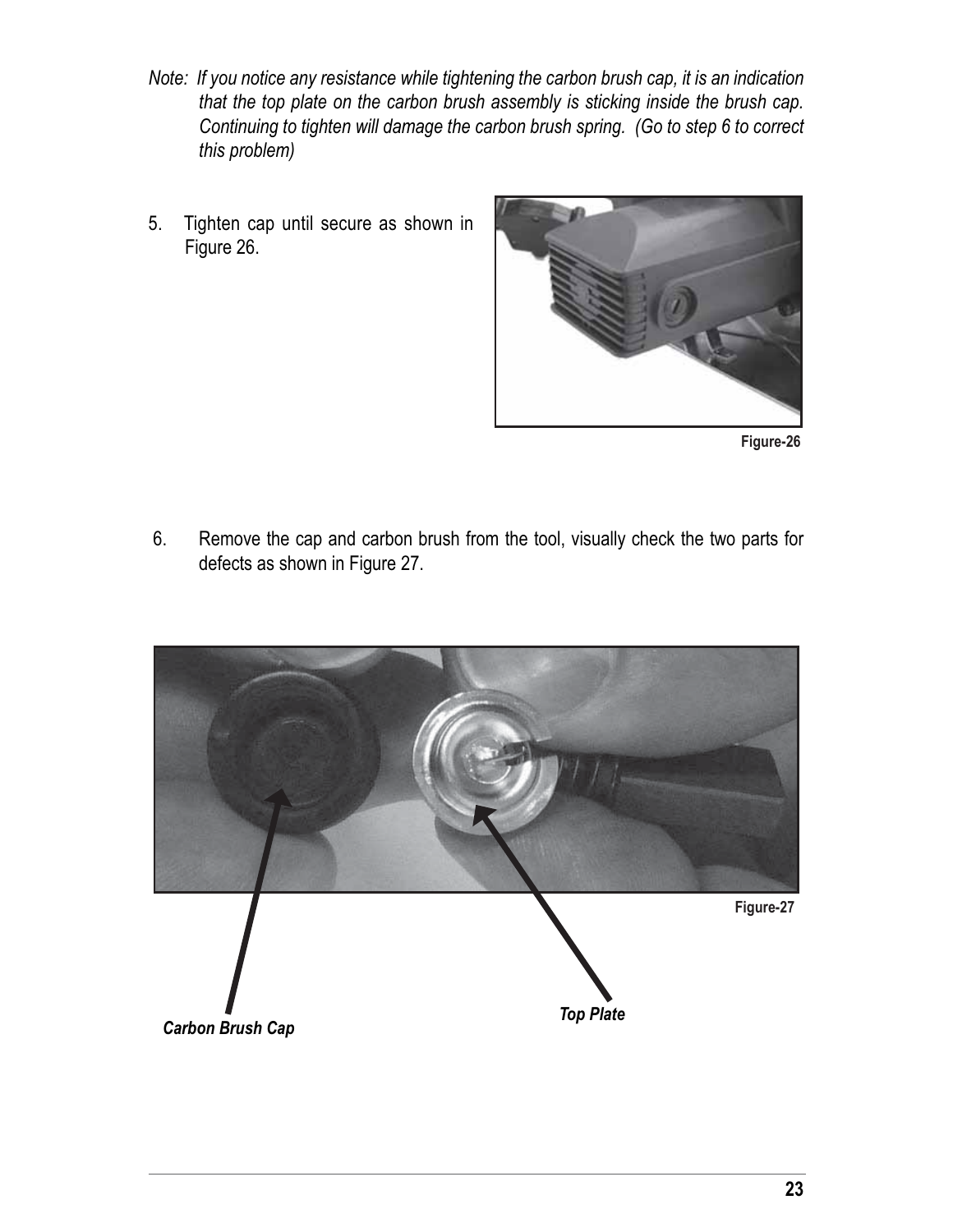7. Check to see if the two parts move freely by pushing the top plate of the carbon brush into the recess on the bottom of the carbon brush cap and rotate.



*Carbon Brush and Cap*

**Figure-28**

- 8. If the two parts stick together, replace the carbon brush cap and repeat step 7.
- 9. If the top plate of the carbon brush sticks in the new cap, you need to replace the carbon brush and repeat step 7.
- 10. Keep trying until carbon brush top plate can move freely inside of the recess on the bottom of carbon brush cap.
- 11. When the correct match is found, install in the tool.

#### *RECOMMENDED ACCESSORIES*

#### Alpha® Plus

The ultimate diamond blade for cutting granite, marble, natural and engineered stone, ceramic tile and other hard materials. Made with the highest quality diamonds and matrix for long life and chipfree cutting. The high performance turbo rim helps get the job done fast!.

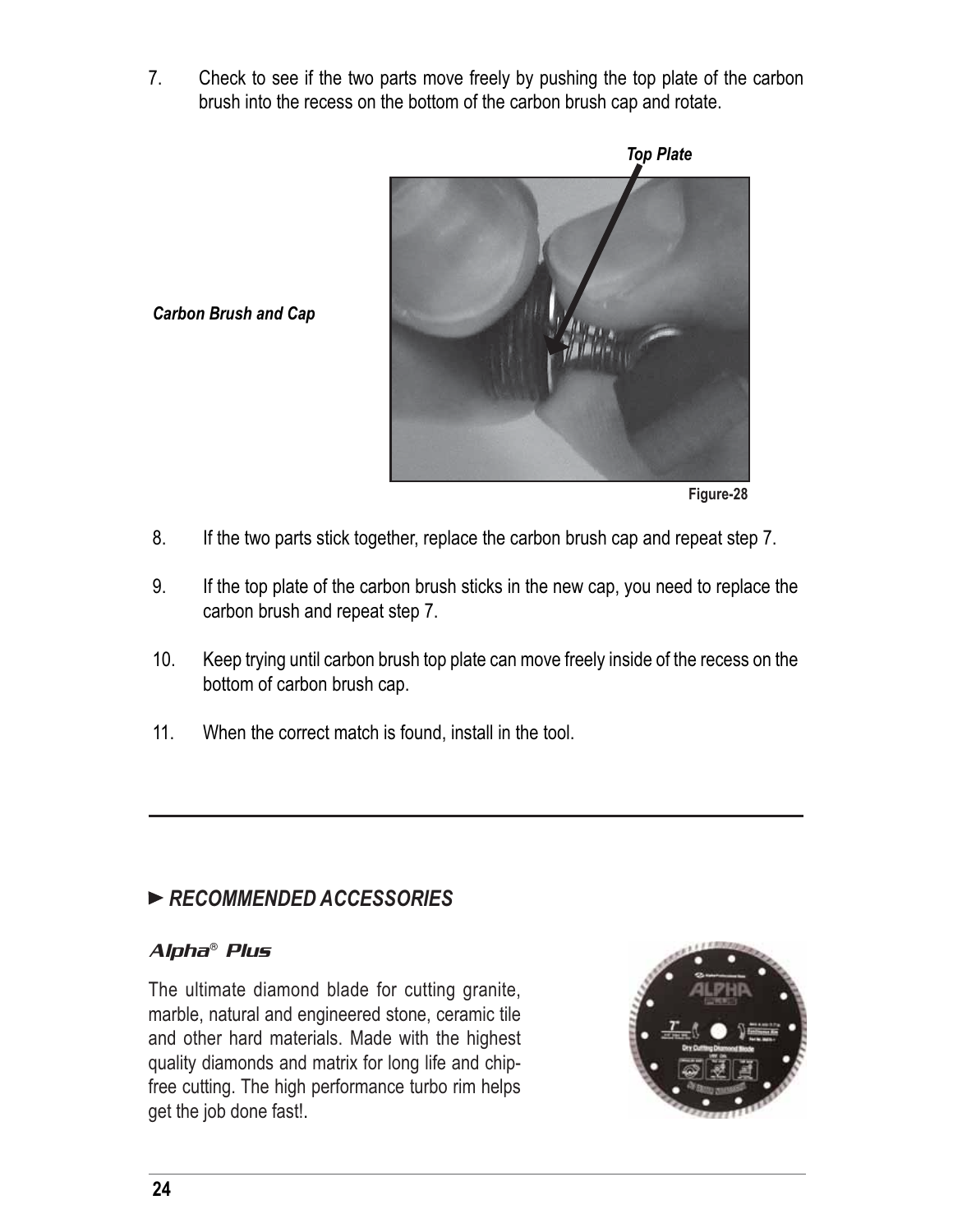**25**

#### Alpha® Eclipse II

The ideal general purpose blade for use on masonry, concrete and tile. The turbo rim allows for safe and smooth operation. It is cost effective, long lasting and provides consistent results. A valuable addition to your toolbox.

#### Alpha® Libero

The ultimate blade for cutting marble: The advanced diamond rim is designed to cut softer materials (marble, travertine, soapstone and alabaster) without the chipping and cracking commonly associated with dry cutting. It is aggressive and easy to use, which reduces finishing time and saves on raw materials.

#### Alpha® Numero Uno

Our premium wet saw blade: It is designed for cutting natural and engineered stone slabs and tile. The advanced style rim will cut mo difficult natural and engineered stone tiles quickly and efficient while reducing the risk of chipping and breaking. Alpha<sup>®</sup> Numer *Uno* is the number one choice.

#### Alpha® PORCELLANA

The *Alpha*®  *Porcellana* provides fast and consistent performance with minimal chipping when cutting porcelain tile or slab. Designed for continuous cutting; no dressing necessary. Alpha® Porcellana is the best choice for cutting porcelain. Also works well on glass and natural or engineered stone.

#### Alpha® CONTOUR BLADE FOR GRANITE

The new and improved *Alpha*<sup>®</sup> Contour Blades are specifically designed for cutting sinkholes and other curve cutting applications on granite and harder types of natural and engineered stone. Alpha's new design incorporates diamonds on **both sides of the steel core** for better performance. In combination with *Alpha*® AWS-125 Wet Stone Cutter makes application easy for everyone.







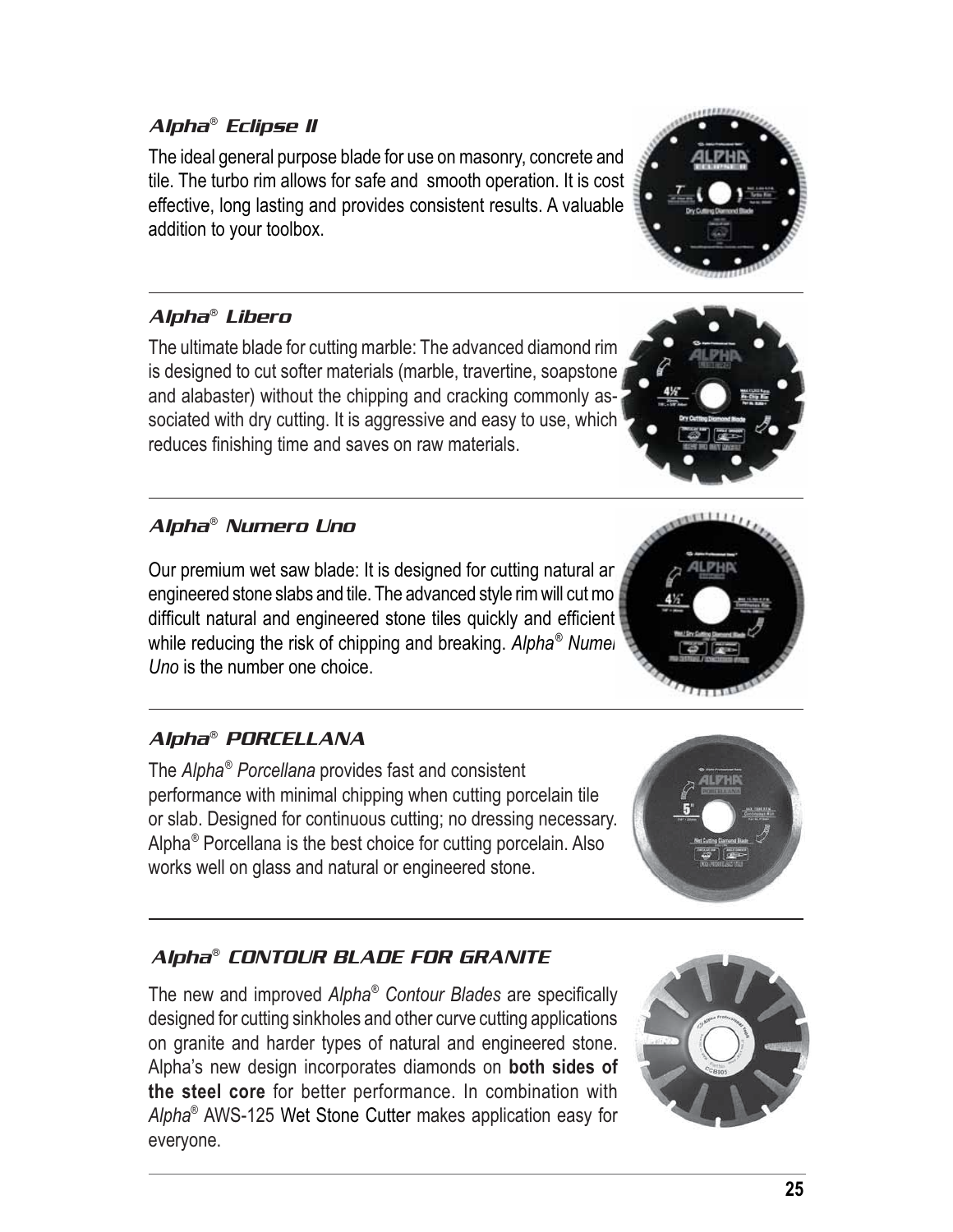#### Alpha® CONTOUR BLADE FOR PORCELAIN

This is the latest addition to Alpha® Contour curve cutting series blade for Porcelain. Alpha® made this application possible in conjunction with Alpha® AWS-125 Wet Stone Cutter. You can cut sinkhole of 1-1/4" porcelain slab without breaking the rim. Due to the nature of the material, this blade must be used wet only.



\***Always wear eye protection and proper personal safety equipment when using these products.**

#### Alpha® VACUUM HOLD DOWN SYSTEM

The Alpha® Vacuum Hold Down System is a clampfree restraining system utilizing compressed air that is particularly useful when performing sink cutouts, polishing with the Alpha® Edgecrafter, profiling with a router, and other applications where clamping is necessary.



### **SERVICES AND WARRANTY INFORMATION**

#### *LOANER PROGRAM:*

Loaner tools can be issued to temporarily replace a tool that is being returned to Alpha® for repair. If more than one tool is being returned for repair, the number of loaner tools provided will be based on availability.

If a loaner tool is required, contact the Tool Department at Alpha® at (800) 648-7229 to receive a Loaner Tool Application. A valid credit card number must be provided as a security deposit. The credit card will only be charged if the loaner tool is not returned to Alpha® within 30 days. An authorized signature is required for the credit card being used. A second signature is required as an agreement of the overall policy.

**Note:** This program is not available outside the continental United States.

#### *NEED MORE INFORMATION*

For information on Alpha Professional Tools® complete product line, visit us on the web at www.alpha-tools.com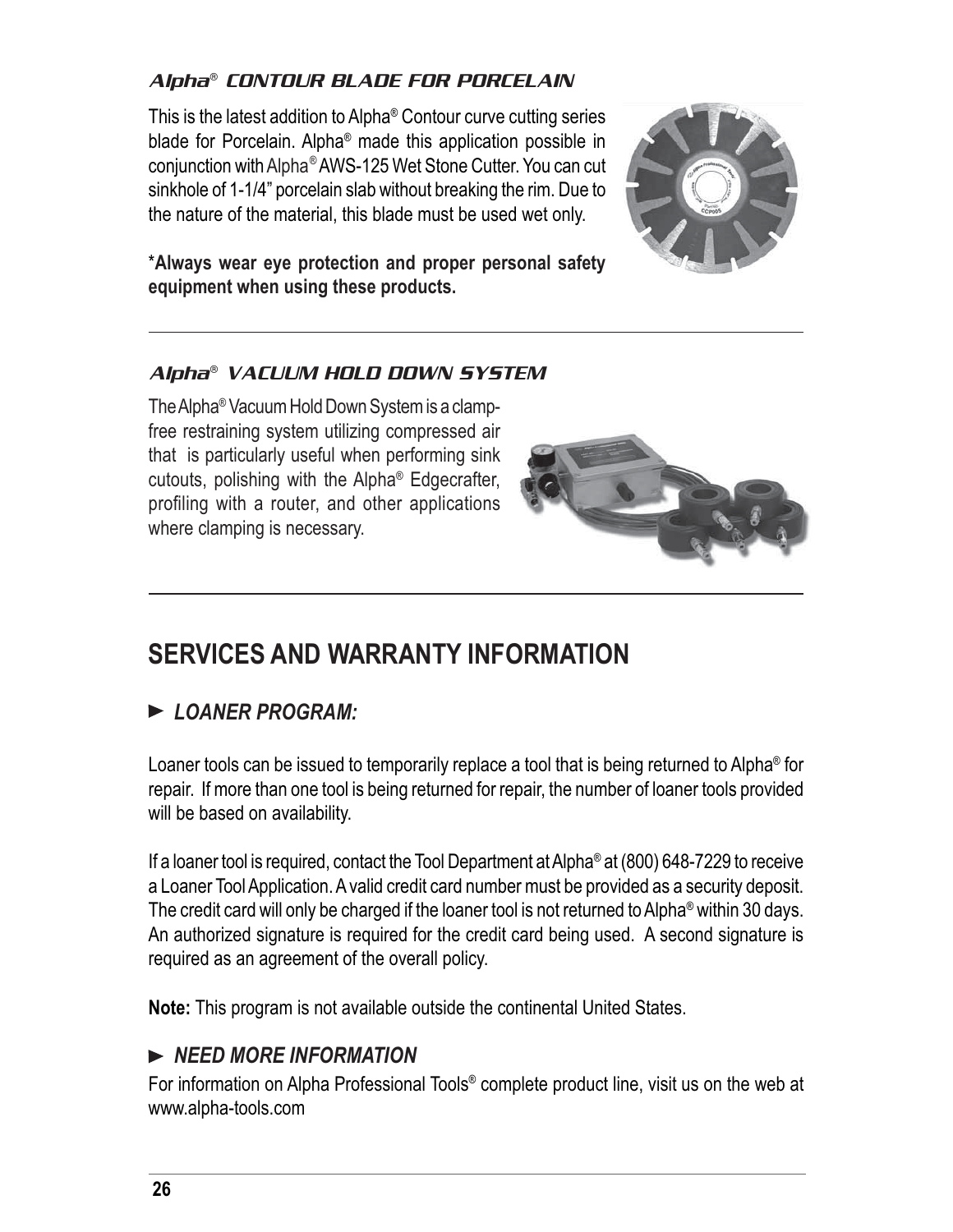#### *ALPHA® AWS-125 WET STONE CUTTER SCHEMATIC*

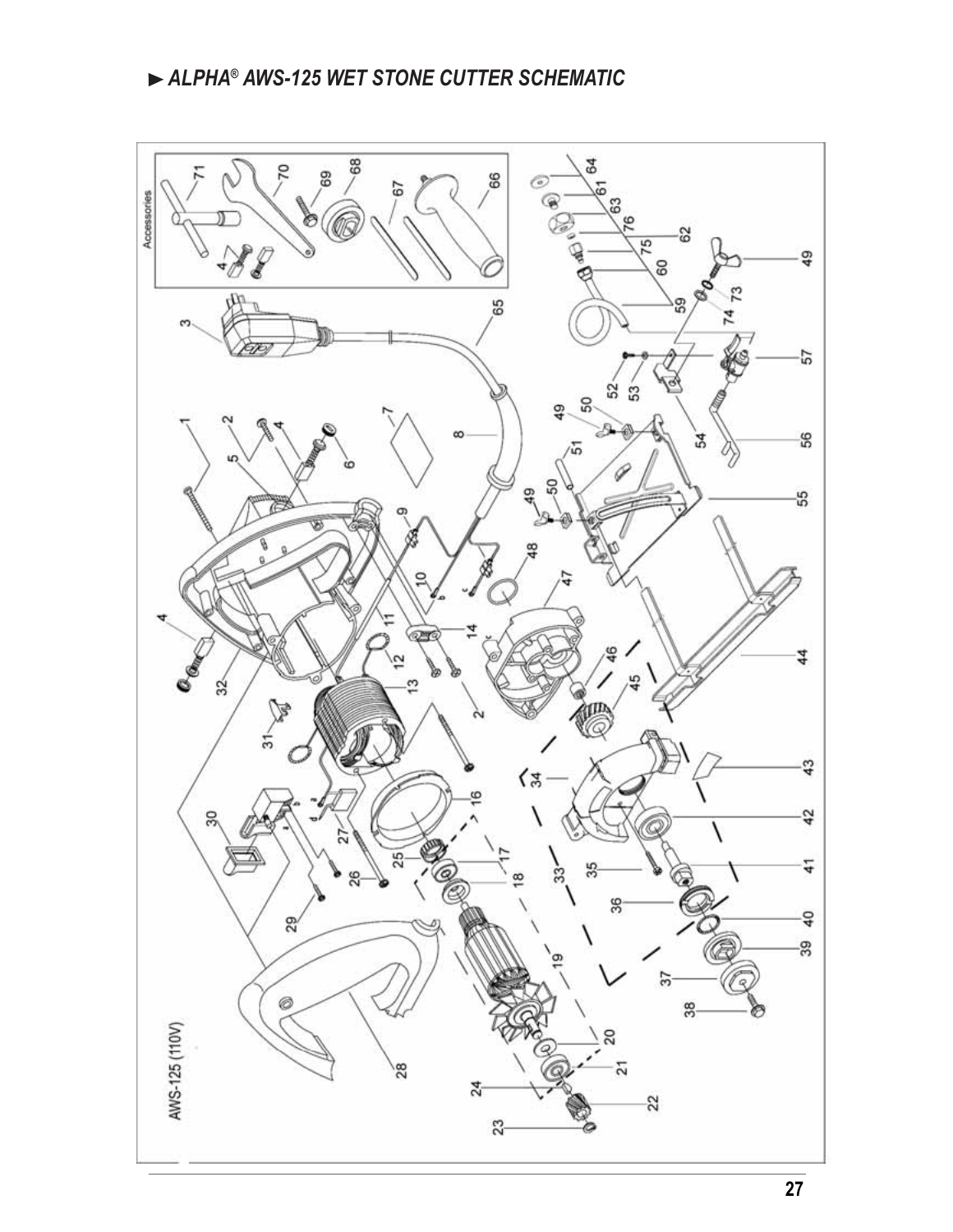#### *ALPHA® AWS-125 WET STONE CUTTER PARTS LIST*

| DRAWING NO.    | PART NO.      | <b>DESCRIPTION</b>             | <b>QUANTITY</b> |
|----------------|---------------|--------------------------------|-----------------|
| 1              | 133080        | Screw M5×40                    | 3               |
| $\overline{2}$ | 130031        | Self-tapping Screw St 3.9 X19  | $\overline{7}$  |
| 3              | 133289/133292 | <b>GFCI 110V/220V</b>          | 1               |
| 4              | 133033        | Carbon Brush (2 pc set)        | $\overline{2}$  |
| 5              | 133031        | <b>Brush Holder</b>            | $\overline{2}$  |
| 6              | 133032        | <b>Brush Cap</b>               | $\overline{2}$  |
| $\overline{7}$ | 133422        | Rated Plate 110V               | $\mathbf 1$     |
| 8              | 133047        | <b>Cable Sleeve</b>            | $\mathbf{1}$    |
| 9              | 130618        | <b>Block Terminal</b>          | $\overline{2}$  |
| 10             | 133040        | <b>Wire Terminal</b>           | $\overline{2}$  |
| 11             | 133042        | <b>Insulation Pipe</b>         | $\overline{2}$  |
| 12             | 133034        | <b>Brush Terminal Assembly</b> | $\overline{2}$  |
| 13             | 133436/133004 | Field Coil 110V/220V           | $\mathbf{1}$    |
| 14             | 133086        | Cable Clamp                    | $\mathbf 1$     |
| 16             | 133030        | Air Bridge                     | $\mathbf 1$     |
| 17             | 133025        | Bearing 608-2RZ                | $\mathbf{1}$    |
| 18             | 133024        | <b>Insulation Disc</b>         | 1               |
| 19             | 133439/133012 | Armature 110V/220V             | $\mathbf{1}$    |
| 20             | 133026        | <b>Bearing Cover</b>           | 1               |
| 21             | 133027        | Bearing 629-2RZ                | $\mathbf 1$     |
| 22             | 133048        | Gear (Small)                   | $\mathbf{1}$    |
| 23             | 133051        | Snap Ring M8                   | 1               |
| 24             | 133050        | Woodruff Key                   | 1               |
| 25             | 133028        | <b>Bearing Sleeve</b>          | 1               |
| 26             | 133029        | Self-tapping Screw ST 4.8×65   | $\overline{2}$  |
| 27             | 133392        | <b>Condensor Assembly</b>      | $\mathbf{1}$    |
| 28             | 133254        | Handle (for AWS-125)           | $\mathbf 1$     |
| 29             | 133043        | Switch (With Screw)            | $\mathbf{1}$    |
| 30             | 133044        | <b>Rubber Switch Cover</b>     | $\mathbf{1}$    |
| 31             | 133041        | Cable Clip                     | $\overline{2}$  |
| 32             | 133003        | Rear Motor Housing (Blue)      | 1               |
| 33             | 133429        | Spindle Assembly (for AWS-125) | 1               |
| 34             | 133413        | Cover                          | $\mathbf{1}$    |
| 35             | 133079        | Screw M4×25                    | 4               |
| 36             | 133060        | <b>Screw Cap</b>               | $\mathbf{1}$    |
| 37             | 133419        | Flange II (for AWS-125)        | $\mathbf{1}$    |
| 38             | 133464        | Screw M6x20 - left             | 1               |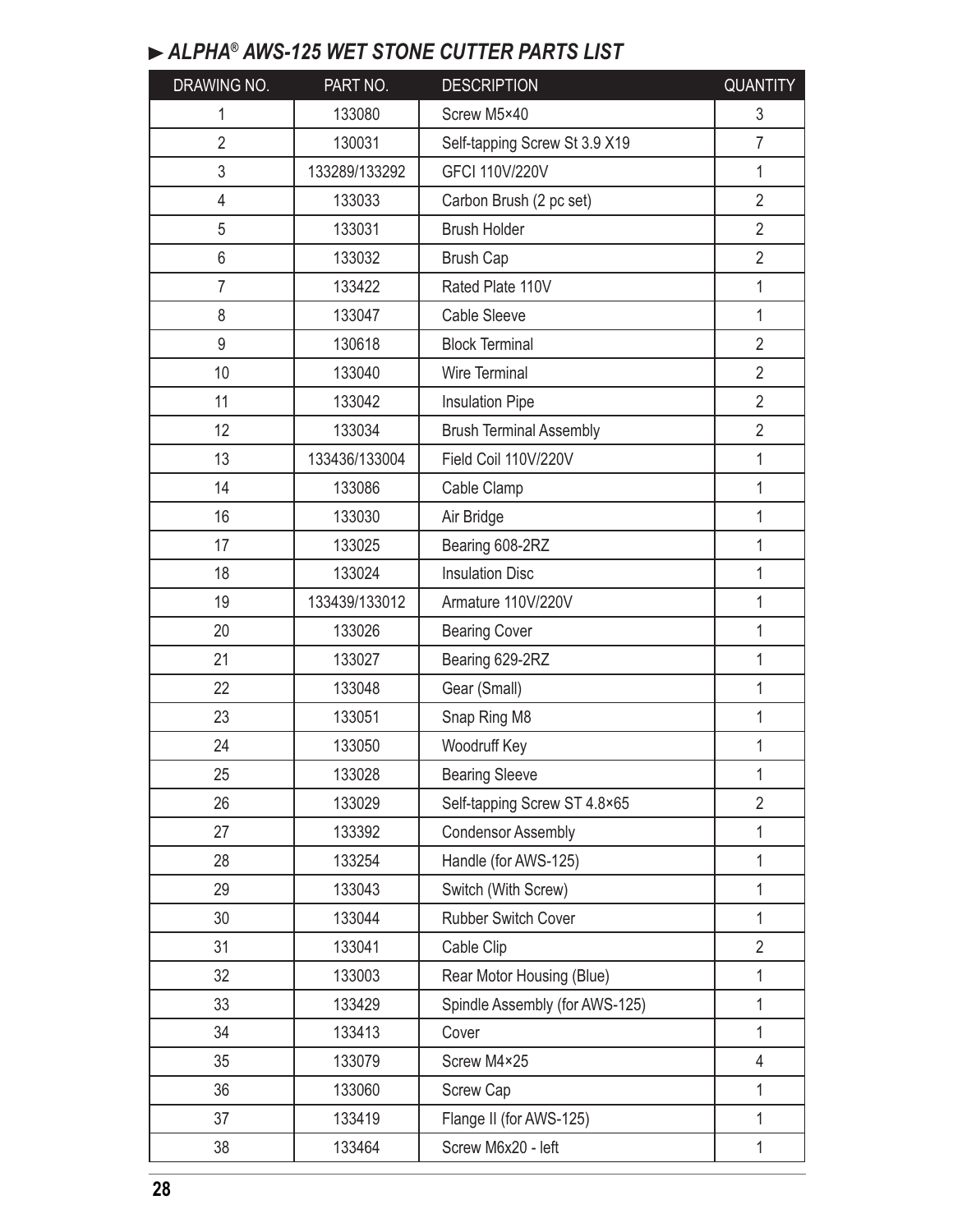### *ALPHA® AWS-125 WET STONE CUTTER PARTS LIST*

| DRAWING NO. | PART NO.      | <b>DESCRIPTION</b>                    | <b>QUANTITY</b> |
|-------------|---------------|---------------------------------------|-----------------|
| 39          | 133418        | Flange I (for AWS-125)                | 1               |
| 40          | 133062        | O Ring 18×2.5                         | $\mathbf{1}$    |
| 41          | 133057        | Spindle (for AWS-125)                 | $\mathbf{1}$    |
| 42          | 133053        | Bearing 6201-2RS                      | 1               |
| 43          | 133242        | <b>Brand Poster</b>                   | 1               |
| 44          | 133416        | TT Ruler Guide (for AWS-125)          | $\mathbf{1}$    |
| 45          | 133058        | Gear (Big)                            | 1               |
| 46          | 133066        | Needle Bearing Bk 0810                | $\mathbf{1}$    |
| 47          | 133255        | Gear Box                              | $\mathbf 1$     |
| 48          | 133067        | O Ring 25.5×2                         | $\mathbf{1}$    |
| 49          | 133084        | <b>Wing Screw</b>                     | 3               |
| 50          | 133269        | <b>Washer For Ruler</b>               | $\overline{2}$  |
| 51          | 133085        | Pin 6x28                              | 1               |
| 52          | 133107        | Screw M3x5                            | $\mathbf{1}$    |
| 53          | 133108        | Lock Washer M3                        | $\mathbf{1}$    |
| 54          | 133094        | Water Valve Bracket (for AWS-110/125) | $\mathbf{1}$    |
| 55          | 133414        | <b>Base Plate Assembly</b>            | 1               |
| 56          | 133420        | Nozzle (for AWS-125)                  | $\mathbf{1}$    |
| 57          | 133362        | Water Valve (for AWS-110/125)         | 1               |
| 59          | 133229        | Water Hose 8mm ODx10ft (3m)           | $\mathbf{1}$    |
| 60          | 133231        | <b>Compression Nut</b>                | 1               |
| 61          | 133230        | <b>Sleeving Connector</b>             | $\mathbf 1$     |
| 62          | 133287        | <b>Water Attachment Assembly</b>      | 1               |
| 63          | 133232        | Water Hose Adapter                    | 1               |
| 64          | 133233        | Hose Washer (Rubber)                  | 1               |
| 65          | 133291/133237 | Cable 110V/220V                       | 1               |
| 66          | 801086        | Side Handle (for AWS-125/ECC-125)     | 1               |
| 67          | 133369        | Felt Strip Set                        | $\overline{2}$  |
| 68          | 133432        | Flange III (for AWS-125)              | 1               |
| 69          | 133463        | Screw M6x30 - left                    | 1               |
| 70          | 133097        | Spanner Wrench M 22                   | $\mathbf{1}$    |
| 71          | 133098        | <b>T-Handle Wrench</b>                | 1               |
| 73          | 133071        | Flat Washer M6                        | 1               |
| 74          | 133072        | Spring Washer M6                      | 1               |
| 75          | 133234        | <b>Adapter Fitting</b>                | $\mathbf{1}$    |
| 76          | 133236        | <b>Compression Washer</b>             | 1               |
| (not shown) | 133441        | BMC (Blow Mold Case) for AWS-125      | $\mathbf{1}$    |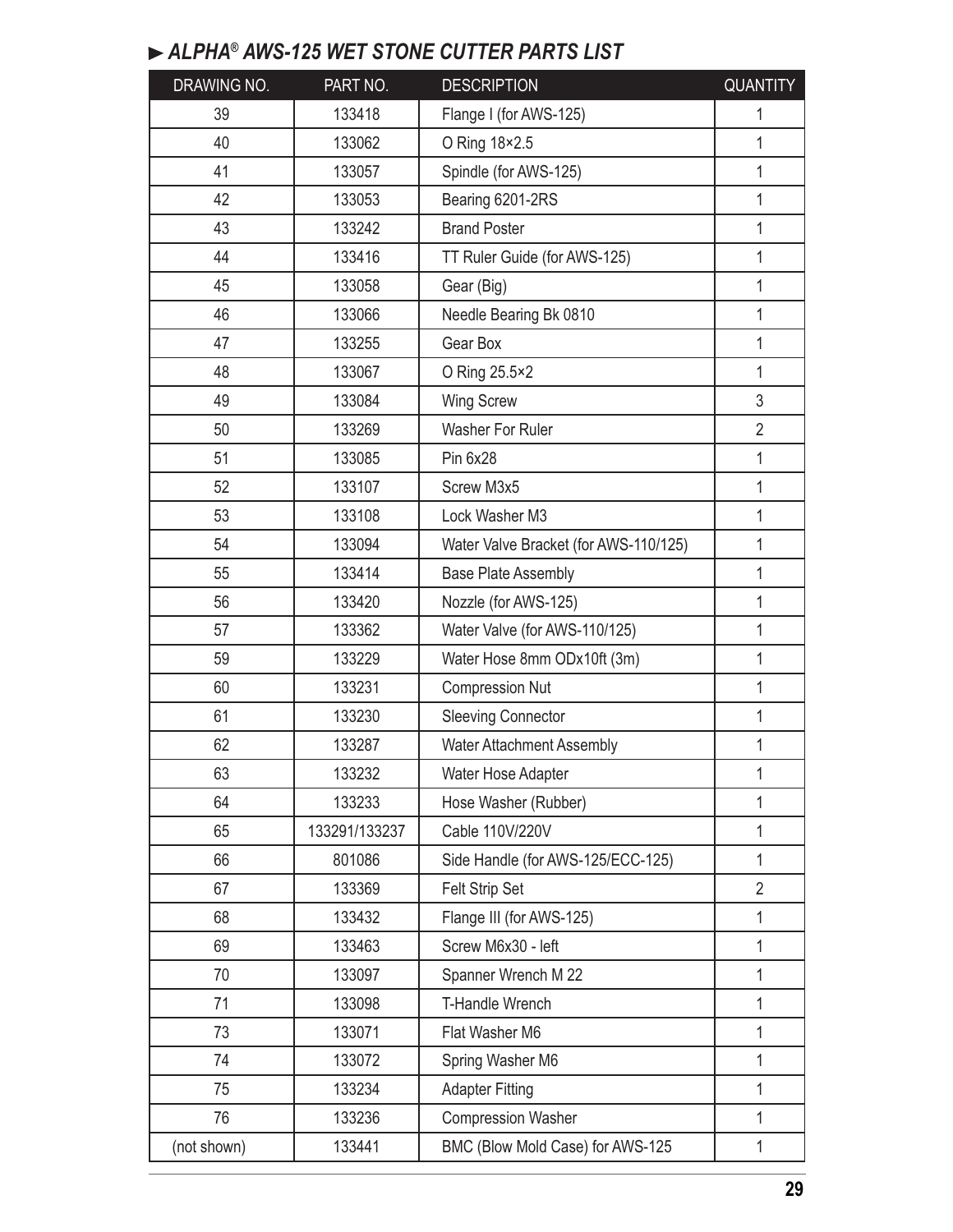#### *EC DECLARATION OF CONFORMITY*

| Name of Manufacturer:    | Alpha Professional Tools <sup>®</sup>       |
|--------------------------|---------------------------------------------|
| Address of Manufacturer: | 103 Bauer Drive<br>Oakland, NJ 07436<br>USA |

Herewith declares that:

ELECTRIC HAND TOOL: "Electric Stone Cutter" Make: Alpha Professional Tools<sup>®</sup> Type: AWS-125/AWS-225

-Does comply with the provisions of the Low Voltage Directive 73/23EEC amended by 93/68 EEC and Machinery Directive 98/37/EC.

And furthermore declares that:

-The following (parts/clauses of) harmonized standards have been applied: EN55014-1/ + A1: 2001, EN55014-2/ + A1: 2001, EN61000-3-2:2000, EN61000-3- 3/+A1:2001.

Year of affix CE Marking: 2003

Oakland, New Jersey USA

Mar / 22 .2004

D-

Nao Takahashi (President)

**Limited Warranty of Alpha® Wet Stone Cutter in the USA and Canada ONLY!** Alpha Professional Tools® warrants this product against defects in material and workmanship for a period of 180 days from the date of original retail purchase (proof of purchase required). If Alpha Professional Tools® receives notice of such defects during the warranty period, our obligation assumed under this warranty is limited to the repair or replacement of parts, without charge. This warranty does not apply to tool accessories.

For Warranty Claims: Send complete tool with all your information and details of the problem to the address printed on the cover of this manual, transportation prepaid. Do not send tool accessories.

Assembled in China **Last revised:** 02/2008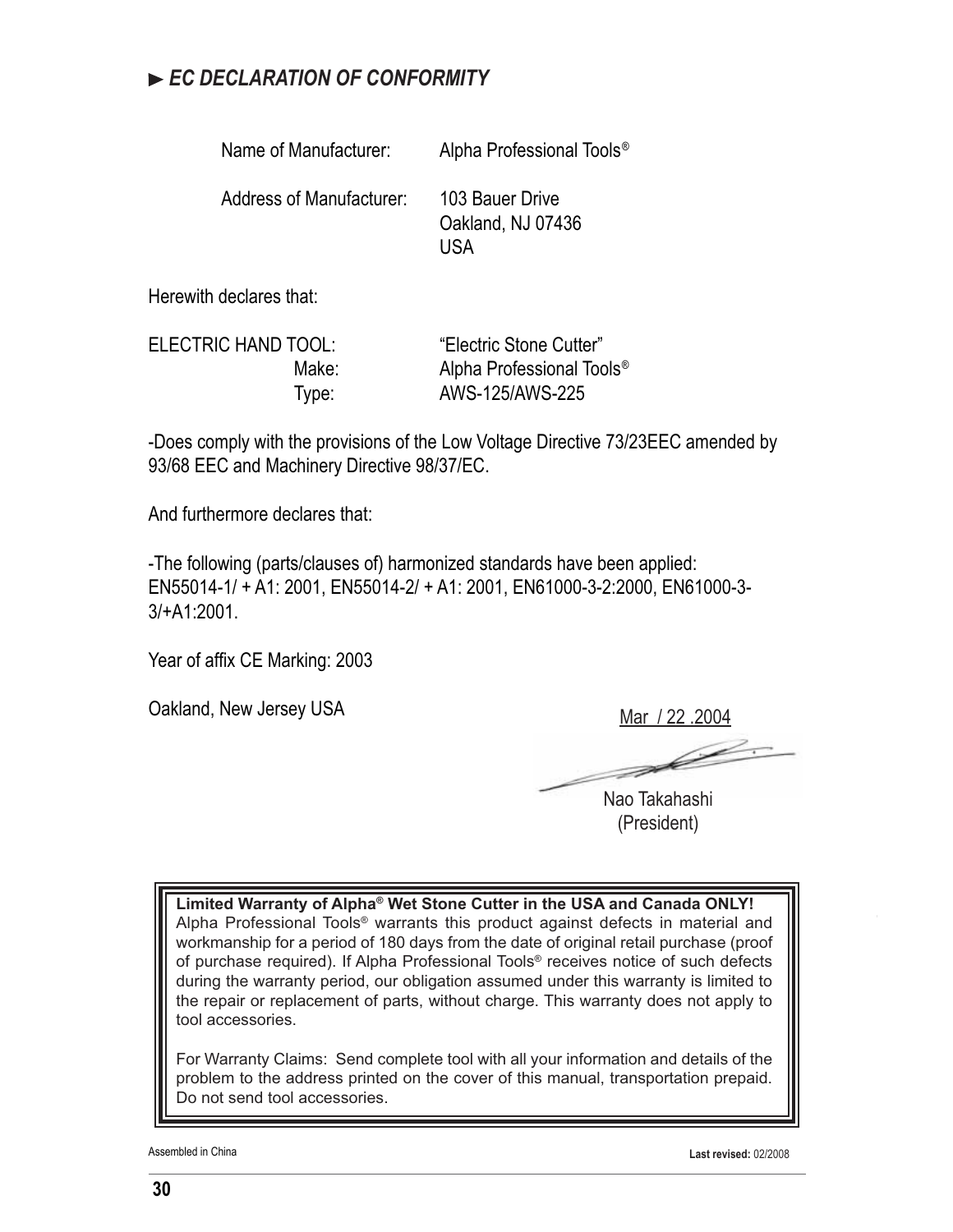## **PRODUCT REGISTRATION CARD**

| Model No.                                                                                                             | <b>Serial No.</b> |
|-----------------------------------------------------------------------------------------------------------------------|-------------------|
| Company Name: <b>Manual Access of the Company Name:</b> Manual Access of the Company Name: <b>Company Name:</b> 2007. |                   |
|                                                                                                                       |                   |
|                                                                                                                       |                   |
|                                                                                                                       |                   |
|                                                                                                                       |                   |
|                                                                                                                       |                   |
| Note: Serial & Model Number must be included for proper registration.                                                 |                   |
| <b>22 Alpha Professional Tools®</b>                                                                                   | (800) 648-7229    |

Register online at: -------->8--www.alpha-tools.com/productregistration.aspx

> Mail or Fax to: Alpha Professional Tools*®* 103 Bauer Drive, Oakland, NJ 07436 Fax: 800-286-0114